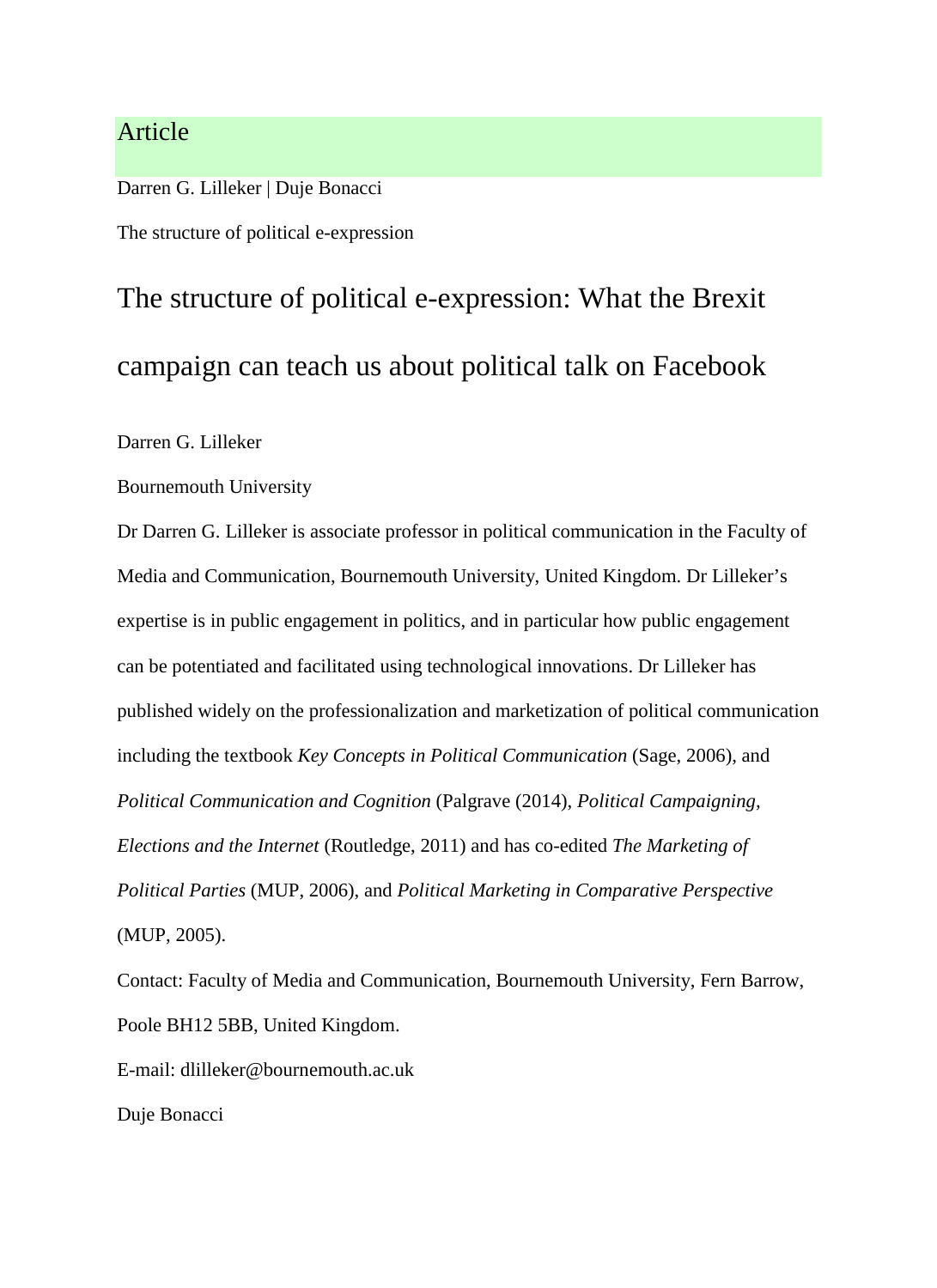University of Zagreb

Duje Bonacci holds M.Sc. degrees in Atomic and Molecular Physics and Astrophysics from University of Zagreb and Communicating Science from University of Cardiff. He started his career as a research student in theoretical physics and then shifted to professional practice of public relations. He was the first head of the Public Relations Office of the Ruđer Bošković Institute in Zagreb, Croatia, and a spokesman for the Ministry of Science, Education and Sports of the Republic of Croatia. He published scientific papers in the field of atomic and molecular physics, communicology and most recently in the areas of political communication and media research. He is a lecturer in the fields of social studies of science and technology and public relations at the Centre for Croatian Studies, University of Zagreb. He is founder of VoxPopuli, a start-up company developing a tool for real-time public opinion monitoring.

Contact: Centre for Croatian Studies, University of Zagreb, Zagreb, Croatia.

E-mail: dbonacci@voxpopuli.hr

#### Abstract

Social media represents a space where the more politically engaged can commune around issues and events of importance and exchange views. Often the spaces created, especially when hosted by a partisan or campaign organization, tend to be ideologically homogenous eschewing debate or critique. The UK's referendum on EU membership represents an opportunity to explore how citizens use social media, in this case Facebook, to express their political views in relation to a controversial and polarizing issue of significant national importance. The data extracted from the public pages of the four most important Leave and Remain campaigns are used to explore the strategies of Leave and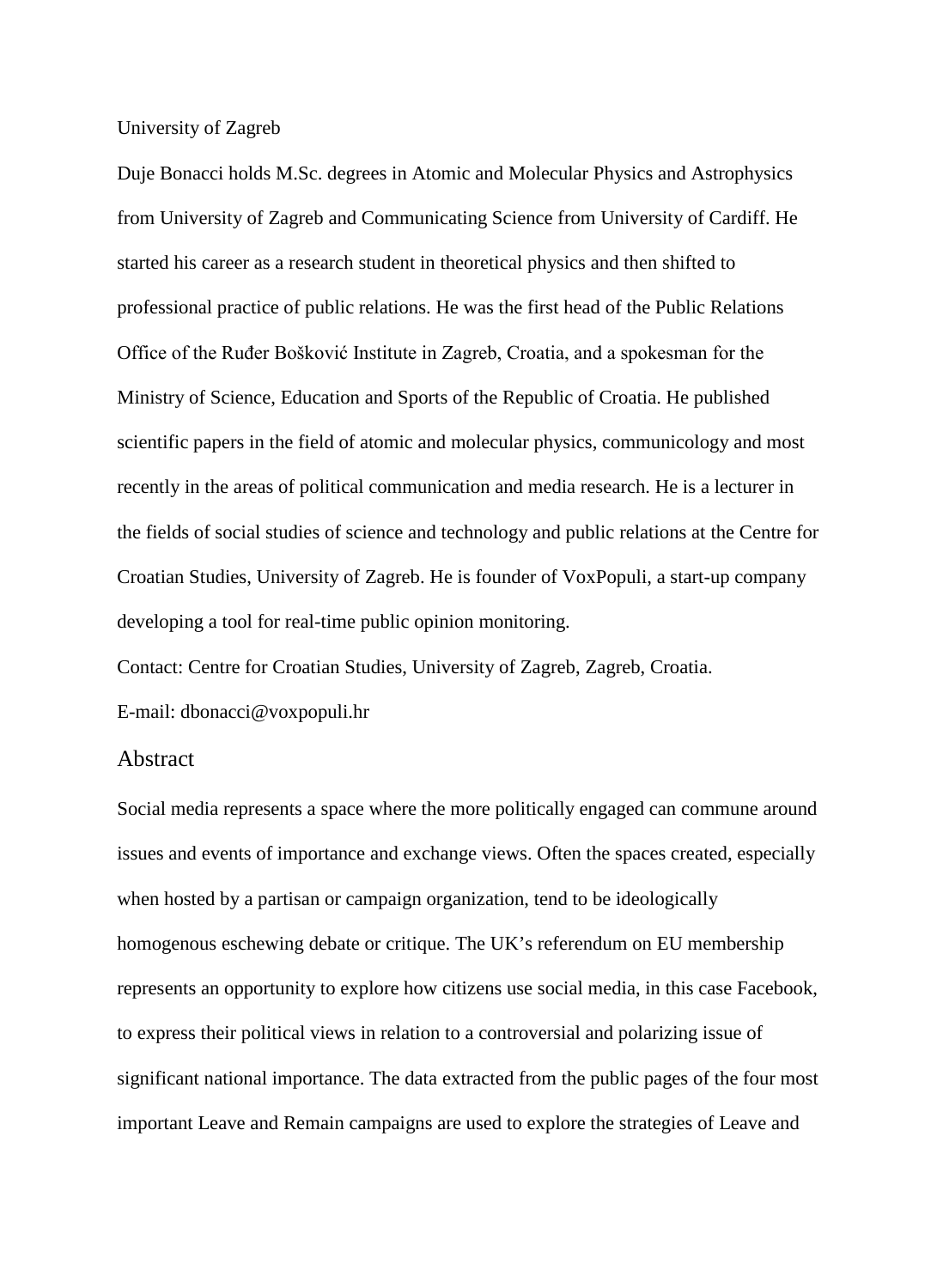Remain campaigns as well as the reactions of subscribers. The data show the Leave campaign the most proactive posters, creating more engaging content and, in turn, gaining an advantage in terms of visibility online. Leave supporters were also more prone to act as cheerleaders for the campaign applauding attacks on Remain leaders and spokespeople and promoting campaign slogans. Remain subscribers similarly endorsed negative messages but were keener to debate the detail behind slogans and critique the official campaign strategy and messaging. Endogenous factors relating to the demographic of the supporter groups and the campaign messages, as well as exogenous factors relating to the social norms of behaviour with the pages, are discussed as explanatory factors for the different dynamics observed. Notwithstanding the limitations of big data discourse analysis, we thus suggest the Facebook communities around each campaign page can be seen as microcosms of wider supporter groups and thus we propose that analysis of discourse within social media platforms such as Facebook allow better understanding of wider societal engagement with political communication and the dynamics of contestation that exist around political issues and events.

Keywords:

political discourse public attitudes

big data

Facebook

social media

Campaigns

referenda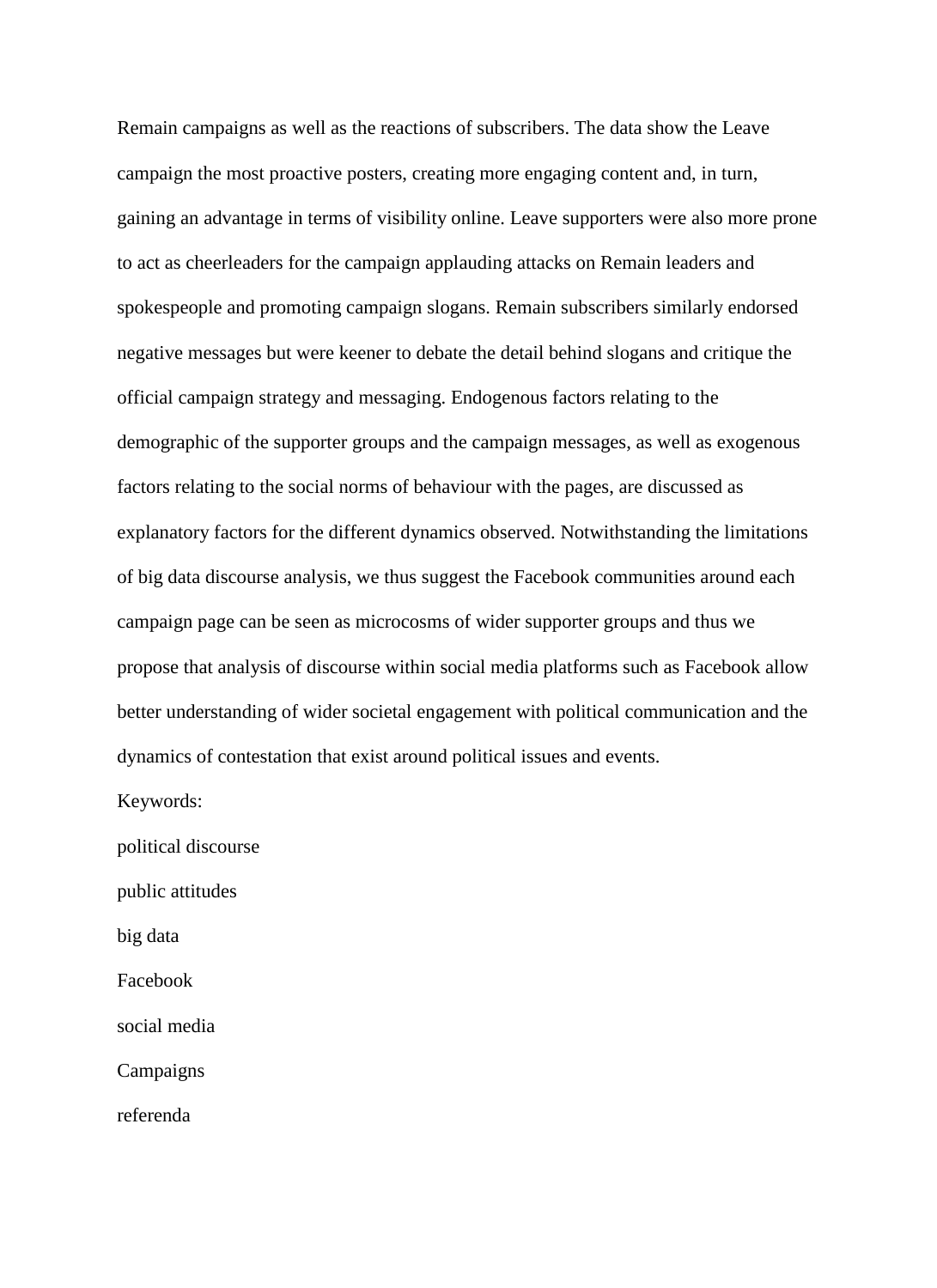Brexit

### Introduction

The mediation of politics has long been argued to stimulate interest, engagement and discussion (Graber 2003). Within social media environments, these processes can be almost instantaneous. Accidental exposure to a political message can grab users' interest and lead to further actions including liking, sharing and commenting (Koc-Michalska et al. 2016). Political campaigns therefore attempt to produce content that can stimulate interest as well as creating pages that can be liked, so building a supportive community around an organization or specific campaign. Supportive communities are particularly useful as they provide free labour to the campaign, individuals willing to like and share content and so extend the reach of a particular message within online networks. Theoretically, a campaign's page should operate like an echo chamber; the community will be ideologically homogenous and their actions and comments will be supportive and positive (Wojcieszak and Mutz 2009). However much of the commenting found on social media pages and platforms is what has been referred to e-expressive behaviour, individuals voicing their opinions and concerns about issues that matter to them, and responding to other commenter's (Gibson and Cantijoch 2013). Thus, campaign pages might have a more heterogeneous character. This research explores the nature and character of user discourse in response to the Facebook posts of the main campaigns on either side of the UK referendum on EU membership. The highly divisive and contentious topic allows an insight into the dynamics of social media users' engagement with politics, and the extent social media can be viewed as a space for open discussion or homogenous cheerleading.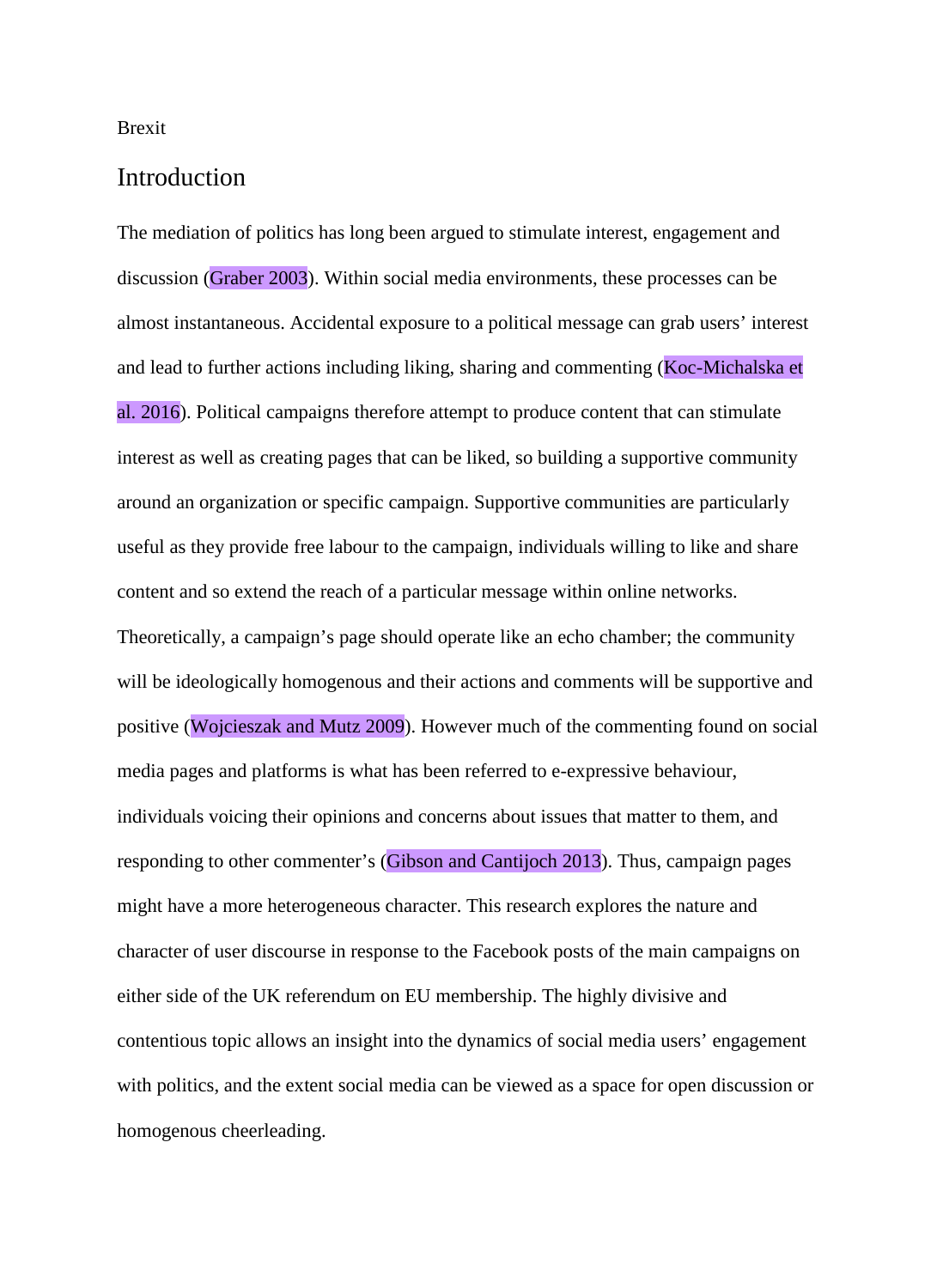## Research context

The United Kingdom's referendum on membership of the European Union offered citizens a choice on one of the most important decisions of their lifetime, expectedly the campaign proved to be highly divisive as well as emotionally and politically charged. Media coverage and opinion pollsters consistently showed the nation was polarized (Goodwin and Heath 2016a), with those referred to by the epithets Remainers and Brexiteers pitted against one another. The campaign appeared to increase polarization (Bogdanor 2016), but were these two groups as distinct as media reporting suggests. One way of understanding the attitudinal and communication dynamics of these groups is through an examination of public contributions to the campaign on Facebook. We suggest that social media can be viewed as a microcosm of society. The users who discuss politics maybe the most engaged, and so unrepresentative of the broader population, but they express views that are likely shared by a wider group of citizens (Anstead and O'Loughlin 2015). In particular, the extent to which users express their views with passion and consistency and demonstrate high engagement can be indicative of the trends in and strength of attitudes relatively (Ceron et al. 2014), a phenomenon evidenced when comparing partisan commitment online during the 2015 United Kingdom general election (Lilleker and Jackson 2017).

# E-expression and political discourse on social media

While the mediation of politics has long been suggested to provide pathways to greater levels of political engagement (Graber 2003), such arguments have recently focused on the affordances offered by digital technologies and in particular social media. Social media is argued to operate as a third space (Graham et al. 2015; Wright et al. 2016),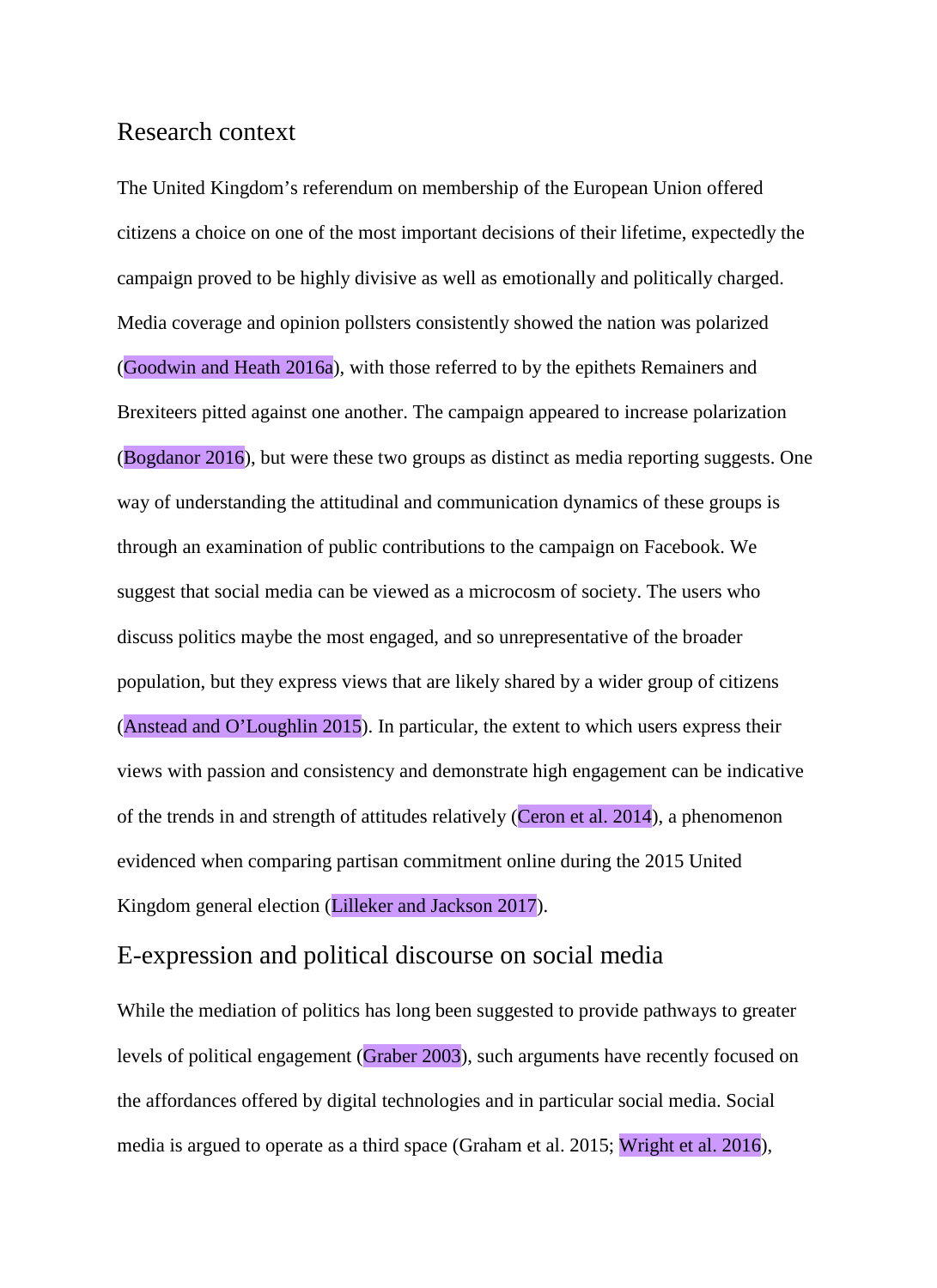where discussion can take place that bridges social and ideological divides and where citizens can discuss important issues of the day, find common ground, debate and develop an understanding of differing viewpoints (Routledge, 1996). Although conversations can be symmetrical, it is more likely for them to be asymmetrical and fragmented over time (Gunitsky 2015). Users can enter into intense conversations or post graffiti-style comments (Jackson and Lilleker 2009); but both represent expressive behaviour (Gibson and Cantijoch 2013), the voicing of attitudes and opinions that may be representative of broader attitudinal trends (Ceron et al. 2014).

The patterns of behaviour can take place with open forums designed to be apolitical (Jackson et al. 2013) as well as more partisan or less ideologically heterogeneous communities. Research shows politically engaged Facebook users have a greater tendency to form or join communities that are ideologically homogenous, focused on a single perspective towards an issue or support for one party or organization (Wojcieszak and Mutz 2009). This behaviour is encouraged by political organizations. Organizations create bespoke pages, publicize them in order to build a community and then persuade that community to become more active (Jackson and Lilleker 2009). While these organization-oriented spaces fail to meet the criteria of third space public spheres, they may resemble in character the offline spaces where political talk occurs (Papacharissi 2002). In everyday, offline, life, people similarly have a tendency to talk politics with the like-minded, and when not they eschew politics altogether, and therefore the more homogenous online communities may represent microcosms of society (Anstead and O'Loughlin 2015). This hypothesis suggests social media discussions present opportunities to garner insights about wider public attitudes, while studying the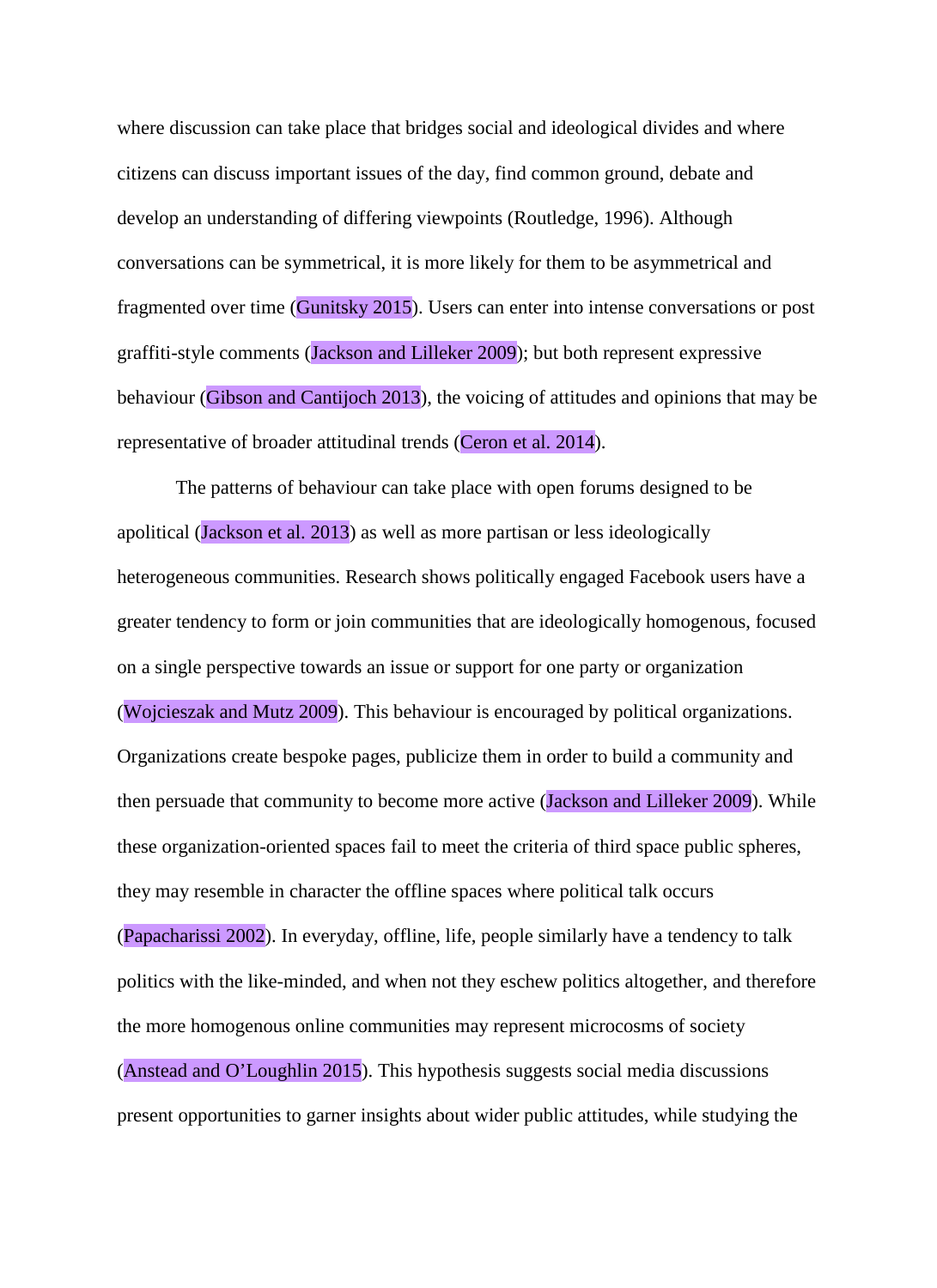patterns of discourse can also teach us about the factors that shape the dynamics of online interactions.

Exploring user discourse dynamics within spaces created by a campaign can also allow an understanding of how political communication stimulates e-expression. Politics remains a minority interest; interest can increase during contentious events and users can engage in a variety of forms of activity depending on their commitment (Warren & Gaskill. 2015). The host communication strategy and behaviour of other users within communities may incentivize or disincentivize starting or joining conversations (Zhu et al. 2017). Some users are incentivized sufficiently by the fact that Facebook offers a space for self-expression (Vraga et al. 2015), and their self-efficacy can be increased if they receive positive feedback on their contributions (Lilleker and Koc-Michalska 2017). Thus, users will perform in ways likely to maximize positive feedback, in particular when sharing content or offering opinions; these community dynamics therefore might perform in the same way as any communicative space. Vocal contributors may make controversial statements to get a response or make statements that everyone in the community agrees with in order to gain acceptance. But, at least in theory, the choice of communication will depend on the individual as well as the communication dynamic of the community (Zhu et al. 2017). We explore the agendas of pages created by the Leave and Remain campaigns during the 2016 UK EU membership referendum in order to explore if communities that represent socio-political polar opposites do indeed demonstrate unique communicative characteristics that validates the view that these represent societal microcosms while also reaching some conclusions regarding the dynamics of the campaigns and their supporter communities.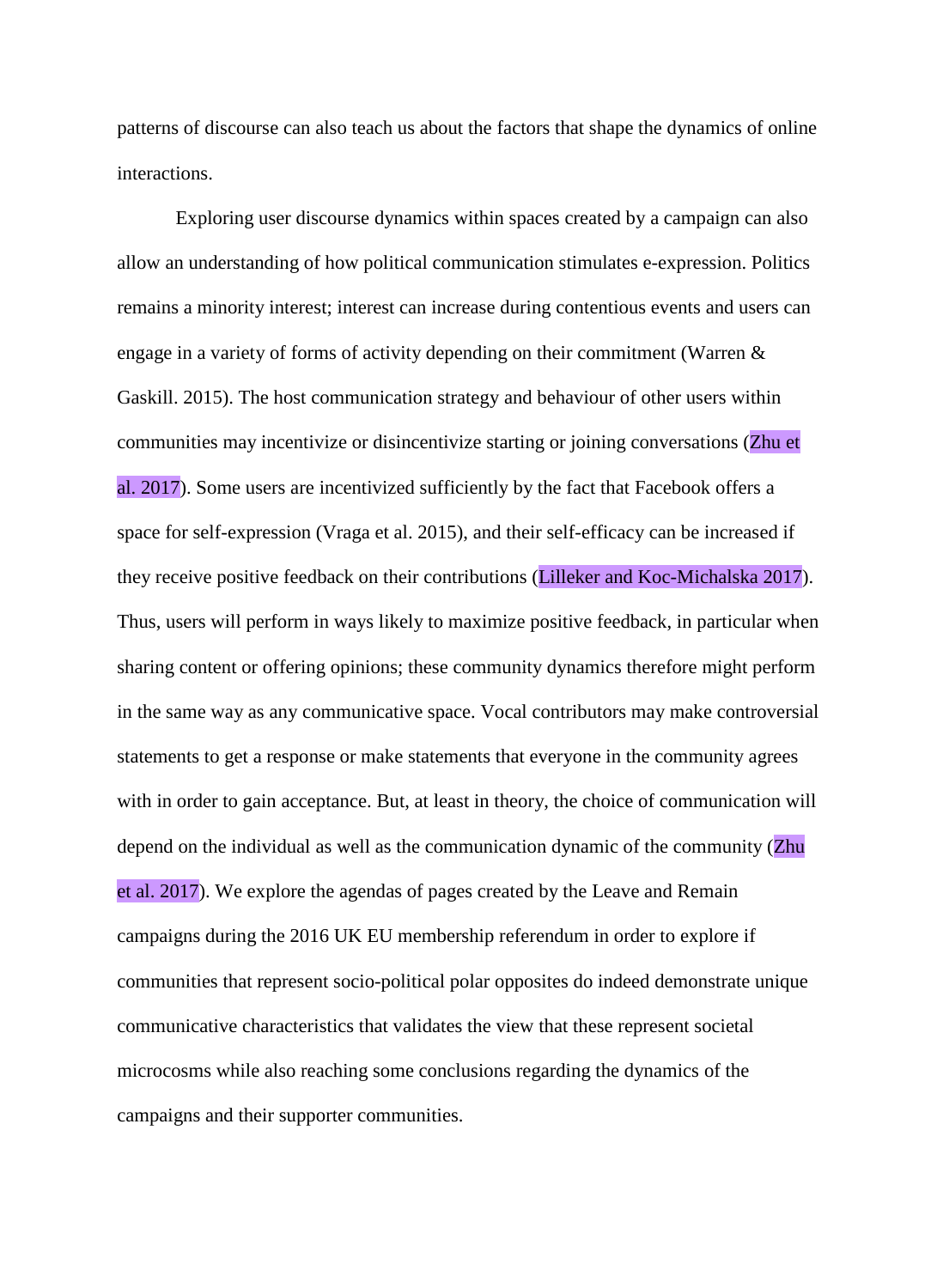The key questions posed in this article are as follows:

- 1. What were the communication dynamics within the specific spaces during the course of the campaign?
- 2. What are the communicational drivers of engagement, can patterns of actions (Likes and Shares) and interactions (Comments and Conversations) be attributed to communicative strategies or agendas?
- 3. Were the communities homogenous; or is there evidence of pluralist debating, diversity or challenges made to the ideational hegemony?

## Methodology

Data were captured from the Facebook pages of four organizations: the two official Campaigns, LeaveEU and StrongerIN, as well as two unofficial but reasonably large competitors, Lets Stay In Europe (LetsStayIn) and VoteLeave. The data corpus constitutes all posts made to the page by the host, the numbers of likes, shares and comments (first order direct to the page and second order on shared versions of a post), as well as all the text comments by visitors to those pages. The data were scraped from each page using a version of the Vox Populi harvester (Bonacci et al. 2016), adapted for harvesting Facebook data. The data were exported into Microsoft Excel as a file including all text as well as the date stamp and details of user reactions.

Analysis involved quantitative and qualitative dimensions. The text data from posts and comments were coded by words used, with words being attributed to particular communication strategies and policy areas. Samples of posts using popular terms were selected to ensure that the context of word use was understood. For example, the appearance of the word jobs in posts or comments usually related to economic arguments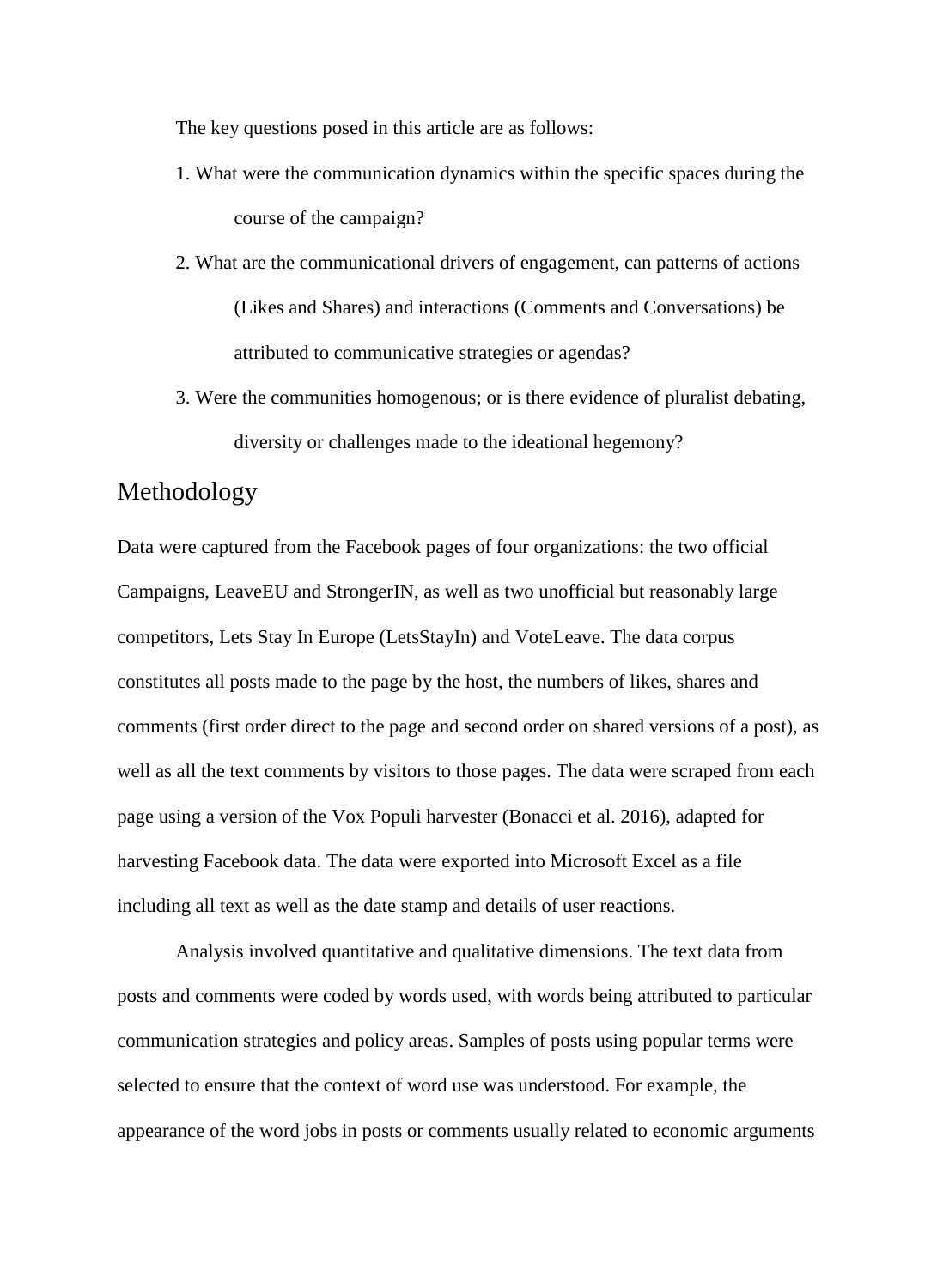for remaining or leaving the European Union (EU), similarly words such as astonishing and ghastly were used to challenge opposition claims and blame opponents for exaggerating or lying. The categorizations we developed by looking qualitatively at the posts and gaining an understanding of how the campaigns utilized language allowed us to identify four policy areas (economy, sovereignty, immigration and cooperation (security and the environment)); two persuasive devises (personalization, referencing individual names; and the attribution of blame, using pejorative language against a group or individual) and finally campaigning posts regarding events or requests to contribute. The categorization cannot capture every post but, due to the size of the corpus of data, analysis provides indications on which broader assumptions can be based (Jungherr 2015). The posts captured from each campaign number 78% (LetsStayIn), 65% (LeaveEU), 64% (VoteLeave) and 52% (StrongerIN).

To overcome the major flaw with big data studies, the inability to test assumptions drawn from automated categorizations of a large body of text, we conducted qualitative analysis involving reading and understanding selected posts that attracted intense discussion (multiple comments by groups of users) as well as posts that attracted only single comments by multiple users. Posts were selected purposefully (as above) as well as through random sampling in order to validate the assumptions underpinning the quantitative coding of words and categorization of posts (Laver et al. 2003). The qualitative analysis permitted us to identify key examples of dynamics and common phenomena that cannot be reliably identified using text analysis programmes (Angus et al. 2013). The qualitative observations are also used to provide examples of campaign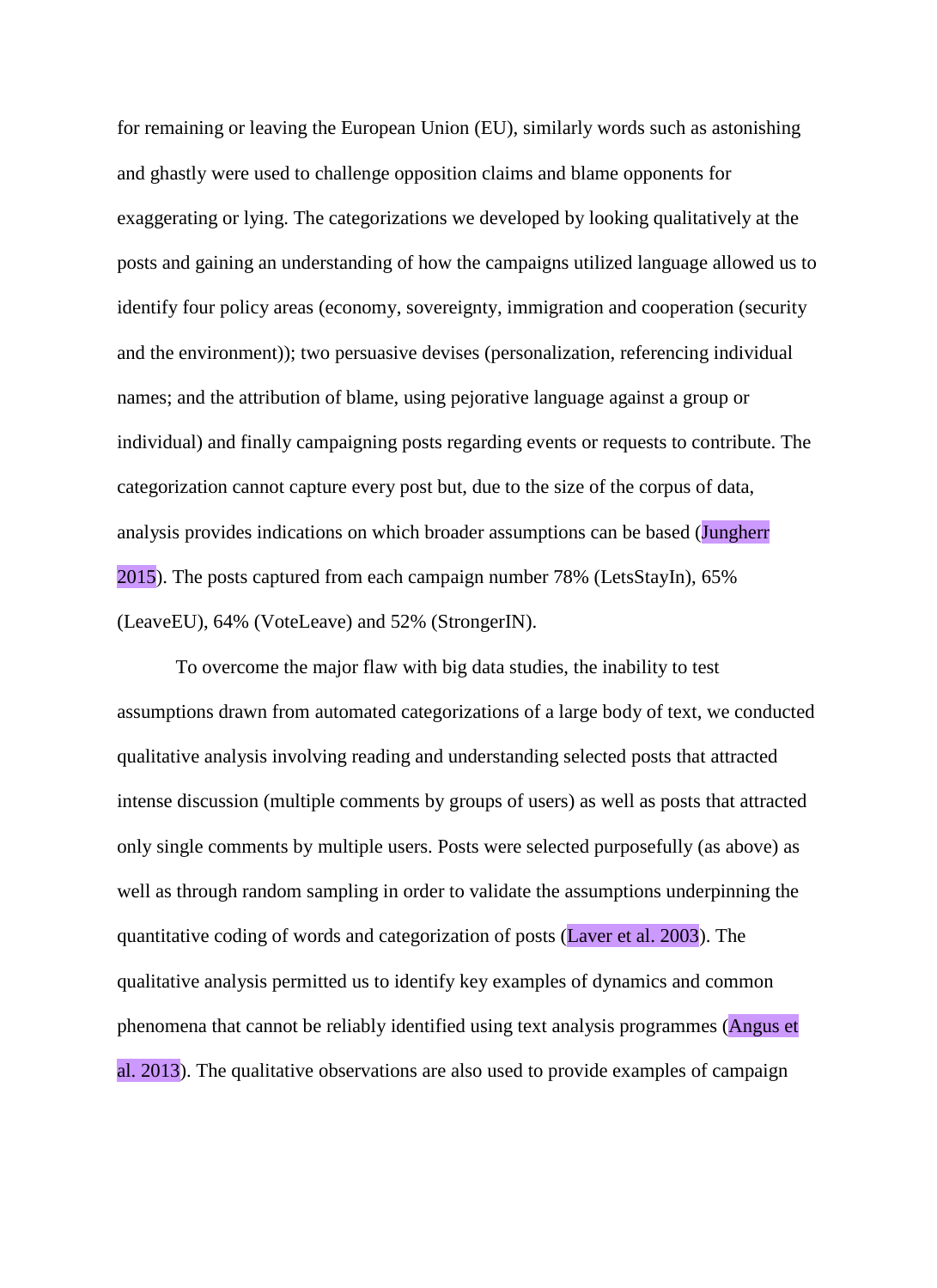communication strategies as well as the kinds of responses that posts of a certain type or topic were likely to elicit.

# Mapping the communities

Prior to focusing in-depth on the analysis of the discourse strategies found in host posts and user comments, it is instructive to offer a general description of the levels of interactivity on these pages. Table  $1$  and Figure  $1$  demonstrate that the more proactive a campaign is in generating content the greater responses it earns from the community. Stronger In and Lets Stay In seemed to demonstrate an element of complacency in the campaign; they created their profiles later and then posted less which correlate with having a less active following. Follower activity might however also be an indicator of their enthusiasm, a point we will revisit when focusing on their commenting behaviour. In contrast to the sites promoting the Remain side, the LeaveEU campaign was exponentially most proactive; the campaign was very active as soon as the referendum was officially put before parliament, maintained its communicative advantage in every month except May and continued as a hub of commentary even after the result was announced.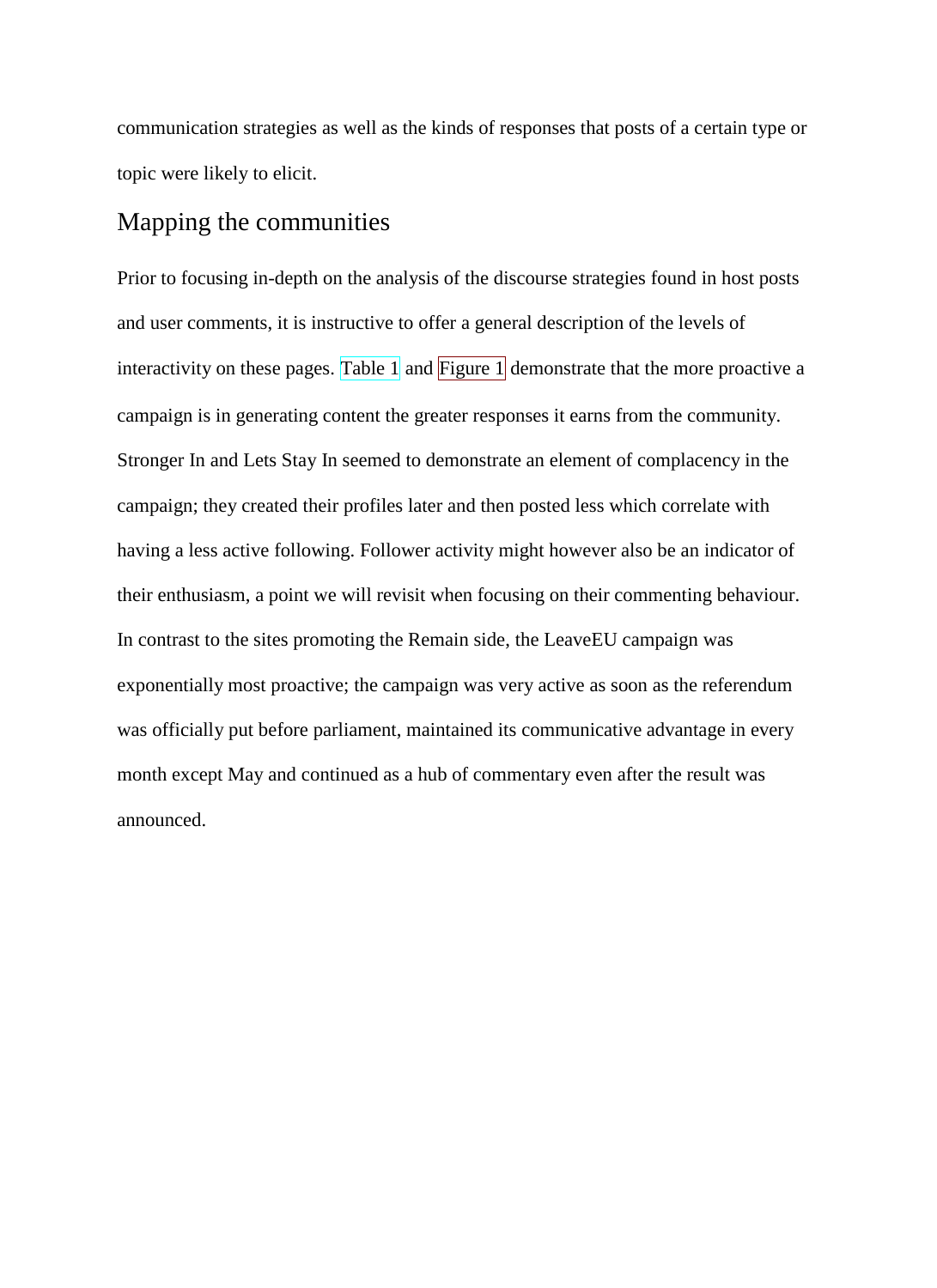## Table 1: Activities on Facebook pages by hosts and visitors

| Campaign                                             | LeaveEU                                        |                         | VoteLeave                                      |                       | StrongerIn                                     |                         | LetsStayInEurope                               |                       |
|------------------------------------------------------|------------------------------------------------|-------------------------|------------------------------------------------|-----------------------|------------------------------------------------|-------------------------|------------------------------------------------|-----------------------|
| Period                                               | 1 September<br>$2015 - 1$<br>September<br>2016 | $1/2 - 23$ June<br>2016 | 1 September<br>$2015 - 1$<br>September<br>2016 | $1/2-23$ June<br>2016 | 1 September<br>$2015 - 1$<br>September<br>2016 | $1/2 - 23$ June<br>2016 | 1 September<br>$2015 - 1$<br>September<br>2016 | $1/2-23$ June<br>2016 |
| (1) Total posts published                            | 1813                                           | 896                     | 939                                            | 769                   | 590                                            | 393                     | 51                                             | 29                    |
| (2) Total posts reacted to                           | 1806                                           | 891                     | 923                                            | 767                   | 590                                            | 393                     | $\overline{51}$                                | 29                    |
| (3) % of posts reacted to $(2)/(1)$                  | 99.6                                           | 99.4                    | 98.3                                           | 99.7                  | 100.0                                          | 100.0                   | 100.0                                          | 100.0                 |
| (4) Total reactions                                  | 8,704,358                                      | 5,864,885               | 4,533,944                                      | 4,401,208             | 2,306,707                                      | 2,110,327               | 3391                                           | 3121                  |
| (5) Average reactions per post reacted to $(4)/(2)$  | 4820                                           | 6582                    | 4912                                           | 5738                  | 3910                                           | 5370                    | 66                                             | 108                   |
| (6) Total reacting visitors                          | 689,773                                        | 570,624                 | 501,152                                        | 496,164               | 583,678                                        | 565,654                 | 1427                                           | 1396                  |
| (7) Average reactions per reacting visitor $(4)/(6)$ | 12.6                                           | 10.3                    | 9.0                                            | 8.9                   | 4.0                                            | 3.7                     | 2.4                                            | 2.2                   |
| (8) Total posts shared                               | 1775                                           | 872                     | 822                                            | 672                   | 585                                            | 391                     | 49                                             | 28                    |
| $(9)$ % of posts shared $(8)/(1)$                    | 97.9                                           | 97.3                    | 87.5                                           | 87.4                  | 99.2                                           | 99.5                    | 96.1                                           | 96.6                  |
| $(10)$ Total shares                                  | 4,890,815                                      | 3,799,004               | 2,549,881                                      | 2,510,368             | 1,290,009                                      | 1,217,761               | 1694                                           | 1549                  |
| $(11)$ Average shares per shared post $(10)/(8)$     | 2755.4                                         | 4356.7                  | 3102.0                                         | 3735.7                | 2205.1                                         | 3114.5                  | 34.6                                           | 55.3                  |
| (12) Total posts commented on                        | 1806                                           | 891                     | 813                                            | 668                   | 590                                            | 393                     | 51                                             | 29                    |
| $(13)$ % of posts commented on $(12)/(1)$            | 99.6                                           | 99.4                    | 86.6                                           | 86.9                  | 100.0                                          | 100.0                   | 100.0                                          | 100.0                 |
| (14) Total comments                                  | 1,164,061                                      | 718,730                 | 483,710                                        | 466,689               | 941,928                                        | 778,472                 | 2168                                           | 1770                  |
| (15) Average comments per post commented on          |                                                |                         |                                                |                       |                                                |                         |                                                |                       |
| (14)/(12)                                            | 645                                            | 807                     | 595                                            | 699                   | 1596                                           | 1981                    | 43                                             | 61                    |
| (16) Total commentators                              | 208,063                                        | 152,133                 | 121,950                                        | 119,432               | 132,683                                        | 121,783                 | 564                                            | 475                   |
| $(17)$ Average comments per commentator $(14)/(16)$  | 5.6                                            | 4.7                     | 4.0                                            | 3.9                   | 7.1                                            | 6.4                     | 3.8                                            | 3.7                   |
| (18) Average commentators per post commented on      | 493                                            | 612                     | 440                                            | 519                   | 702                                            | 911                     | 23                                             | 32                    |
| (18) Average comments per commentator per post       |                                                |                         |                                                |                       |                                                |                         |                                                |                       |
| commented on $(14)/( (12)^*(16))$                    | 0.0031                                         | 0.0053                  | 0.0049                                         | 0.0058                | 0.0120                                         | 0.0163                  | 0.0754                                         | 0.1285                |

Figure 1: Posts by month per campaign profile between September 2015 and September 2016.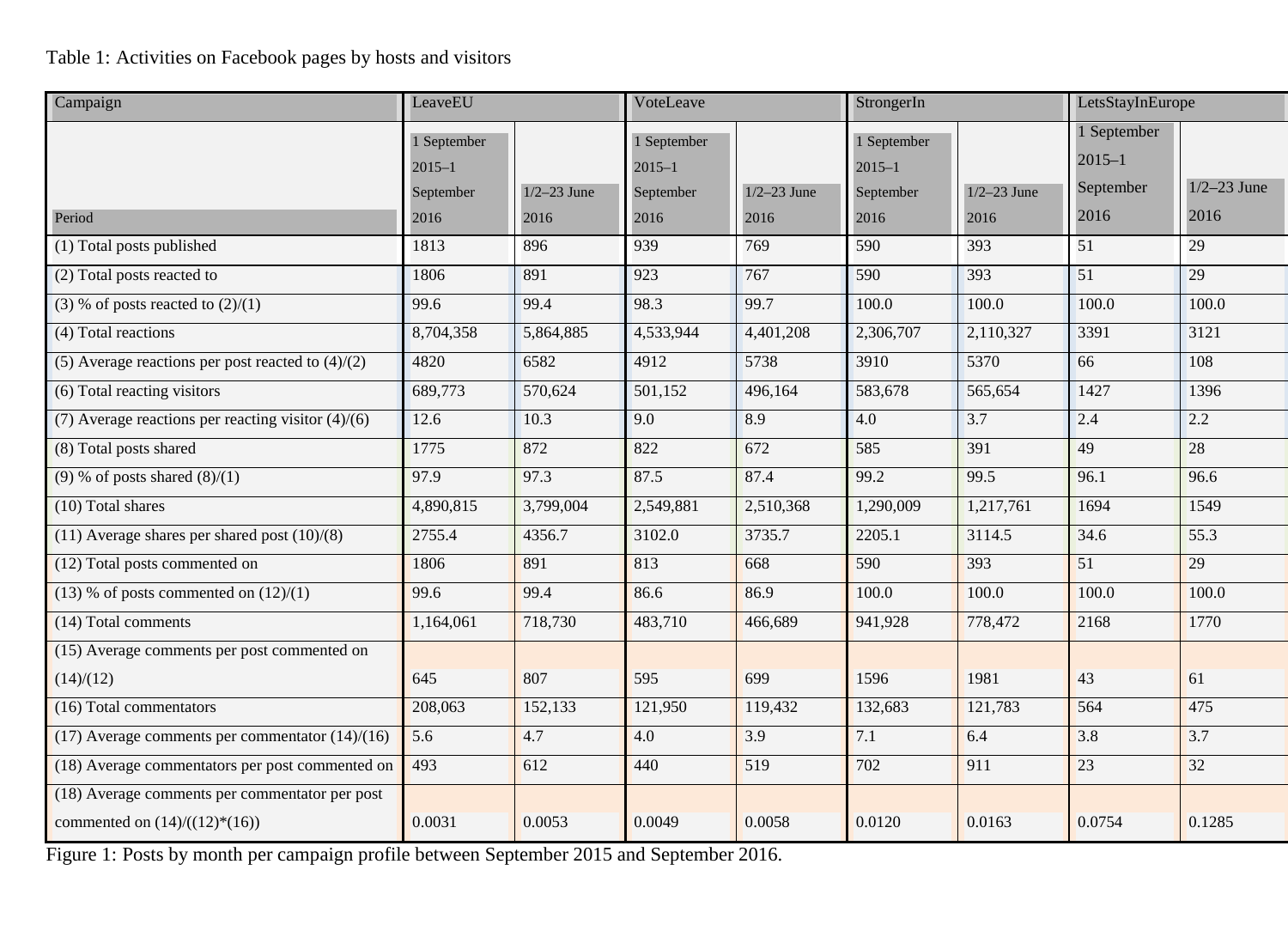The Leave campaign sites also posted most visual material, which is found to be more engaging and shareable (Cvijikj and Michahelles 2013). Figure 2 shows that LeaveEU posted exponentially greater numbers of photos and videos, and within June, the two Leave campaigns posted 320 photos and 229 videos between them compared to 30 and 62, respectively, for Remain. The LeaveEU site also referenced the mainstream media using hyperlinks, sometimes to reinforce their arguments, at other points to criticize opponents, a strategy also followed by LetsStayIn. While links to media coverage featured in StrongerIn posts, the overwhelming majority of hyperlinking was to their own website suggesting their strategy was to direct their Facebook subscribers to their main campaign hub. StrongerIn also posted text-heavy expert testimony. Thus, based on previous analysis of social media behaviour, although from a corporate communication context, the pro-Leave campaigns produced a significantly greater number of posts that prove most likely to receive the likes and shares that extend the network reach of a message (Cvijikj and Michahelles 2013). This general norm of online behaviour seems vindicated in this context by the numbers of reactions received overall and per post.

Figure 2: Posts by month by post type per campaign profile within the campaign period 23 January–23 June 2016.

The differences in the vibrancy of the communities are marked. Although the average number of comments per post was higher for StrongerIn (see Figure 3), the LeaveEU campaign attracted slightly more comments overall as well as attracting a higher number of individual commenters. So those active on the 'Remain' pages were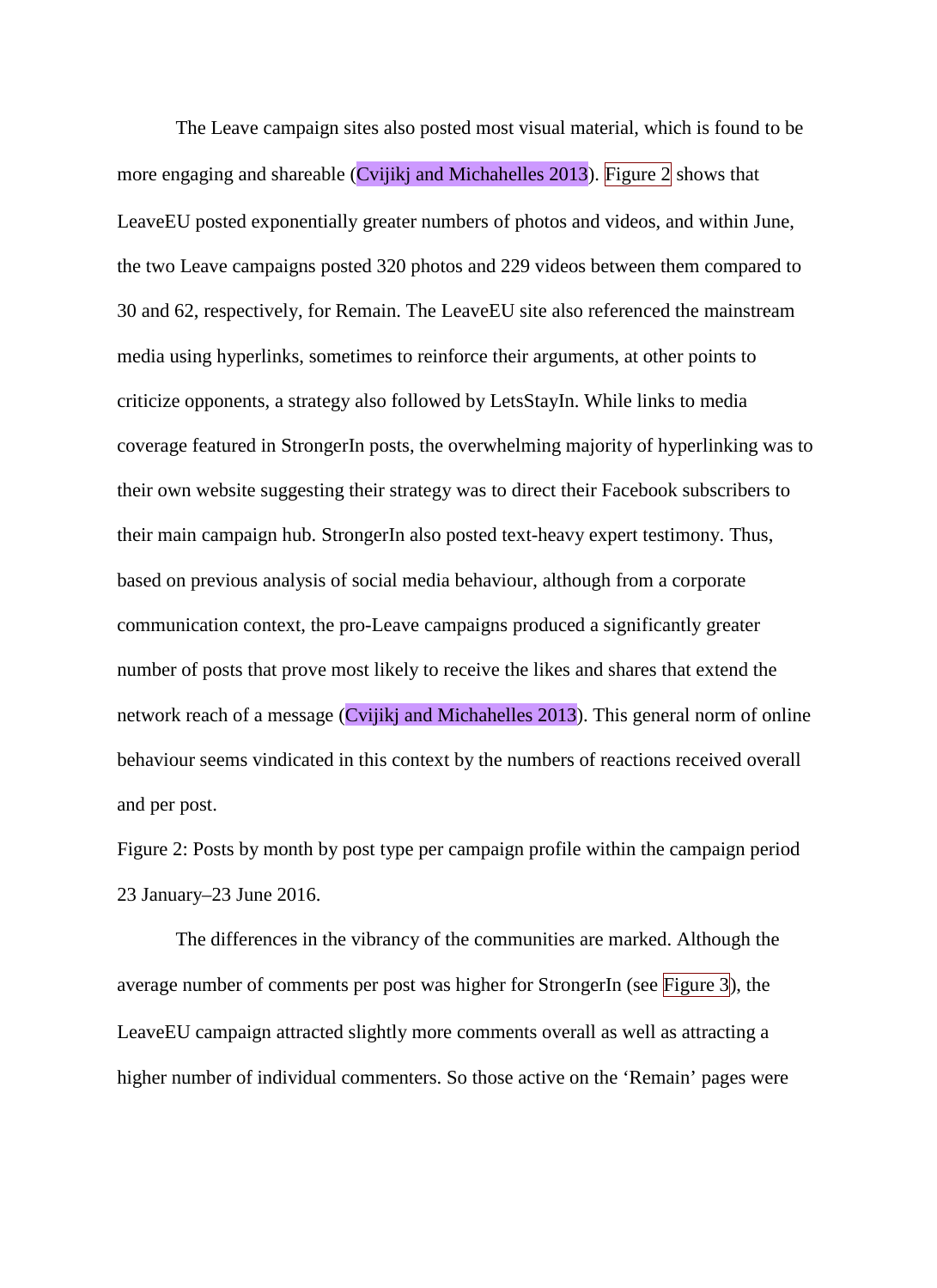smaller in number but proved more frequent in utilizing the affordances for expressing their views. Leave attracted a larger group of subscribers who commented less frequently. Figure 3: Distinct commentators by month per campaign profile between September 2015 and September 2016.

Combining community activity data for each side, it is clear the two Leave campaign sites gained the greatest traction, between them gaining double the amount of shares in May and a third more in June at the height of the campaign. While Vote Leave complemented and at points equalled the support enjoyed by the official LeaveEU page, LetsStayIn did not offer a bolster to the Remain cause. Therefore, while StrongerIn did not lag far behind in the crucial June month, LeaveEU gained traction early and when combined with the more controversial Vote Leave this side had a clear advantage in being made more visible through having a more active followership. Therefore, more non-engaged Facebook users may have been accidentally exposed to pro-Leave material if they were connected to the networks of subscribers to their pages. Furthermore, given the more engaging nature of the material, pro-Leave arguments may have framed some debates through their online advertising strategy (Campbell and Lee 2016) building an atmosphere favourable to the pro-Leave argument. StrongerIn content appears to have proved less attractive to supporters, and so was not promoted as much, suggesting either they did not want to associate themselves with the content to the same extent as pro-Leave supporters or they were insufficiently committed to actively push campaign content.

# Divergent agendas: Divergent conversations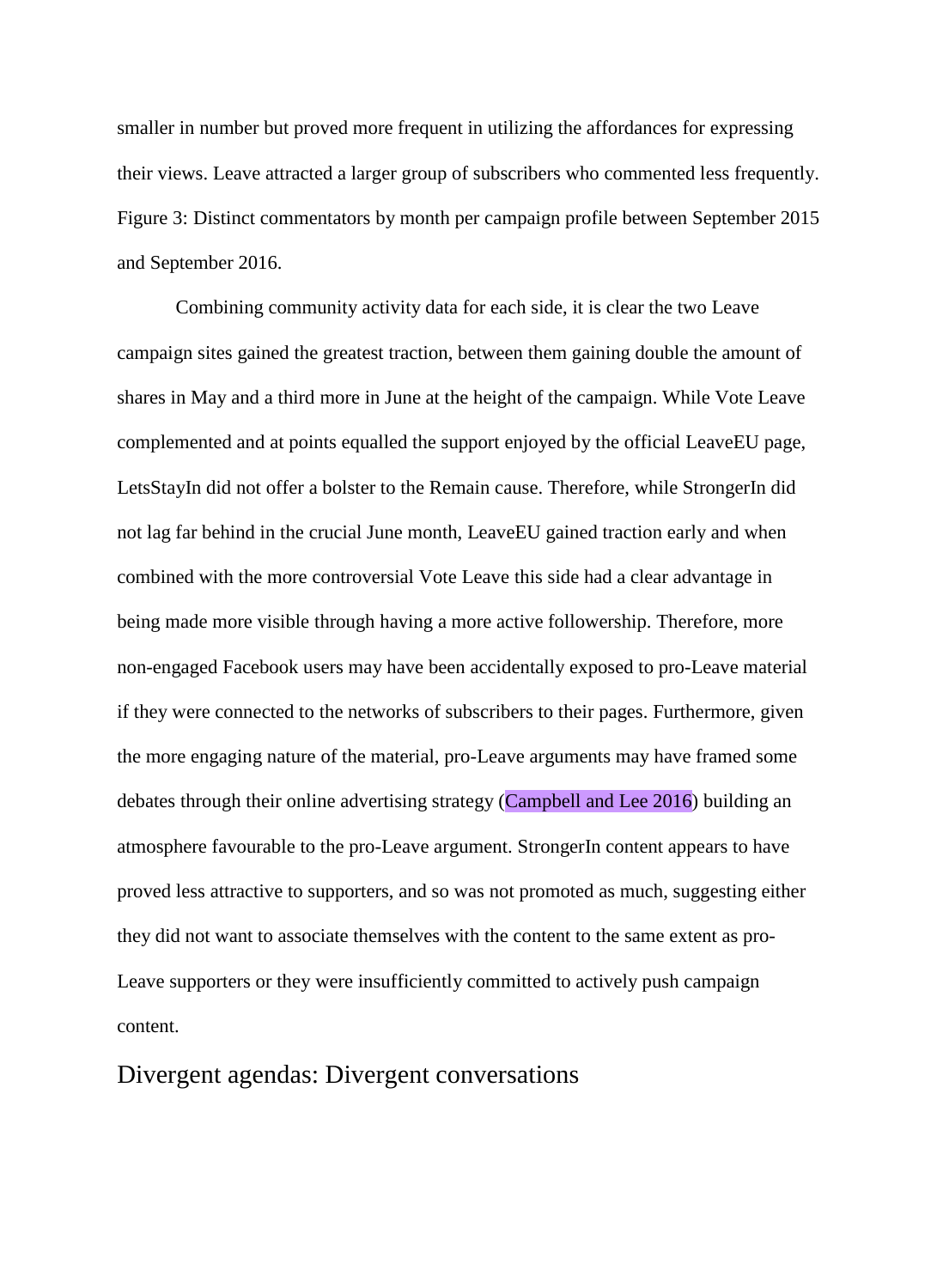The number of comments received map onto the level of proactivity of each campaign page, but crucially within the final month of the campaign, June 2016, there is greater parity (see Figure 3). However, when analysing the nature of comments, there are marked differences in the agendas of commenters, how they map on the overall campaign agendas, and the nature of the comments themselves.

Firstly we focus on whether comments were made directly to posts or to the shared variants. One might hypothesize that first-order comments, from the community of individuals liking a page, are more likely to be supportive than second-order comments from people who do not like the page. This is particularly the case as first-order comments, made directly to the post on the campaign page, can be censored; comments on campaign posts shared to the profiles of individuals are beyond the control of the original source. As demonstrated in Figure  $4$ , the numbers of second-order comments were much higher on average for StrongerIn posts. This represents the first indication that the Stronger In campaign might have earned a higher level of pluralist debate. Figure 4: First- and second-order commenting patterns by profile 23 January 2016–23 June 2017.

Table 2 shows the number and percentage of occurrences of words that can be attributed to our categories in the campaign posts. The first point to highlight is that all these pages were campaign-oriented, with the majority of categorized posts repeating slogans while attempting to mobilize their Facebook followers. Vote Leave was most campaign-oriented with 90 per cent of categorized posts included words related to campaigning; the next rival was Stronger In with 83 per cent of posts. Personalization was also used by both campaigns to give credibility to their arguments; Leave campaigns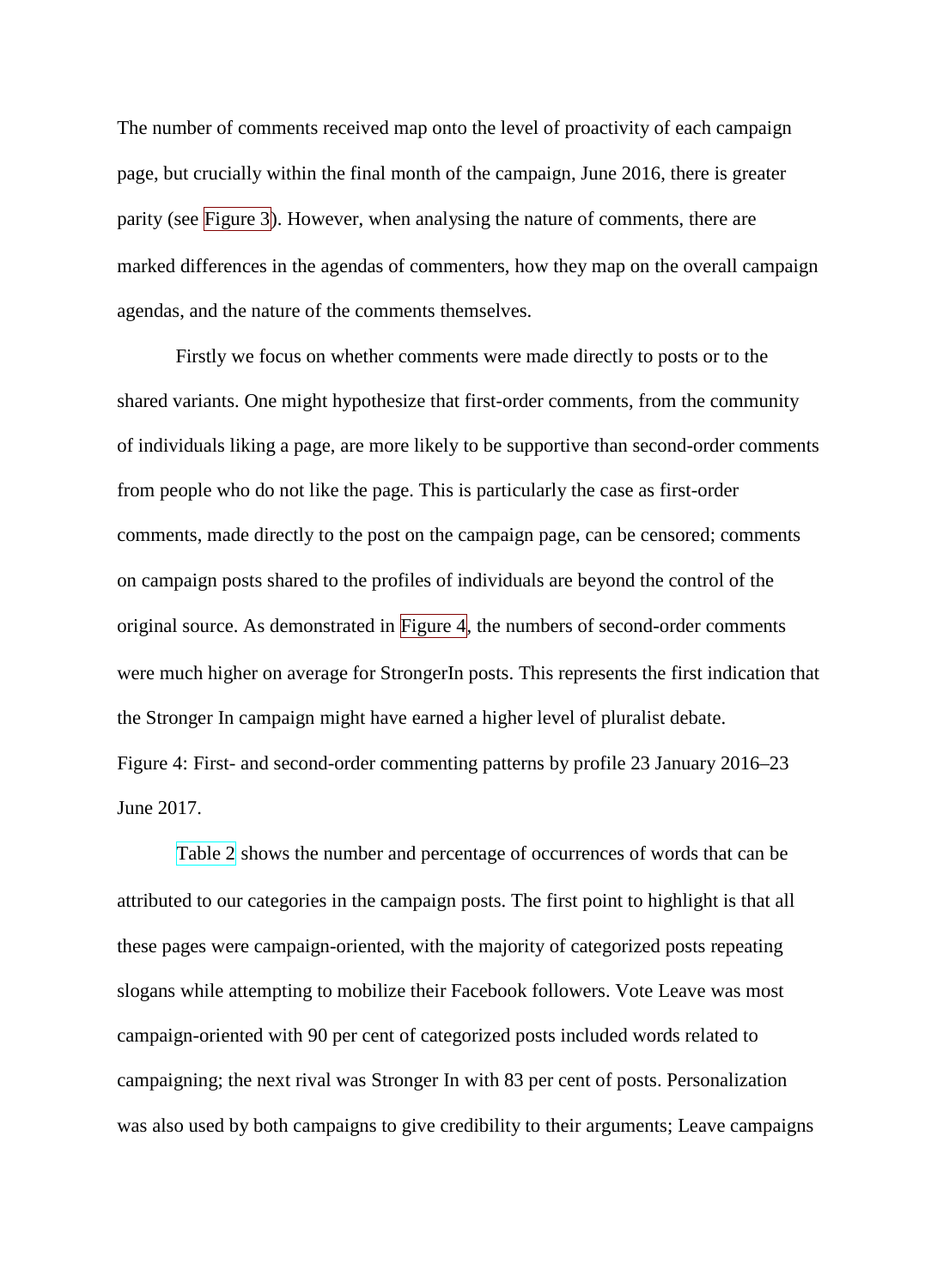utilized public figures (for example entrepreneur James Dyson and former Head of the British Chamber of Commerce John Longworth as well as sports personalities Sol Campbell and Ian Botham and reality television star Joey Essex). Remain campaigns drew on expert opinion (including entrepreneur and TV personality Karren Brady, physicist Prof. Stephen Hawking and Bank of England Governor Mark Carney). Personalization also stretched to negative posts however. Leave campaigns questioned the motives for endorsing Remain: Vote Leave asked: 'are they doing it for a knighthood'. David Cameron also came under fire for his perceived failure to negotiate a better deal for the United Kingdom in the EU and then his support for Remain; the 'dodgy Dave' moniker was frequently used to undermine his personal credibility.

There was also evidence of discrete political agendas however. The category that featured prominently, and almost uniquely on Leave campaign pages were references to sovereignty, often featuring the slogan 'Take Back Control'; immigration was also an area that was more prominent in the posts on Leave pages referring to various threats from EU expansion (Turkey, Albania and Macedonia being referenced) as well as the threat of Islamist extremists disguising themselves as refugees. A significant number of Leave campaign posts would show a picture or video, some referencing media reports, a simple argument relating to one of these latter issues and the Take Back Control slogan. The meme style-adopted suggests these posts were designed to be engaging and shareable and so extend reach and frame wider debates. Leave EU's page also combined policy messages with campaigning slogans and calls to action in particular combining a campaigning message when debunking the economic case for remaining (14% of categorized posts) and with their sovereignty-related arguments (12%). Vote Leave had a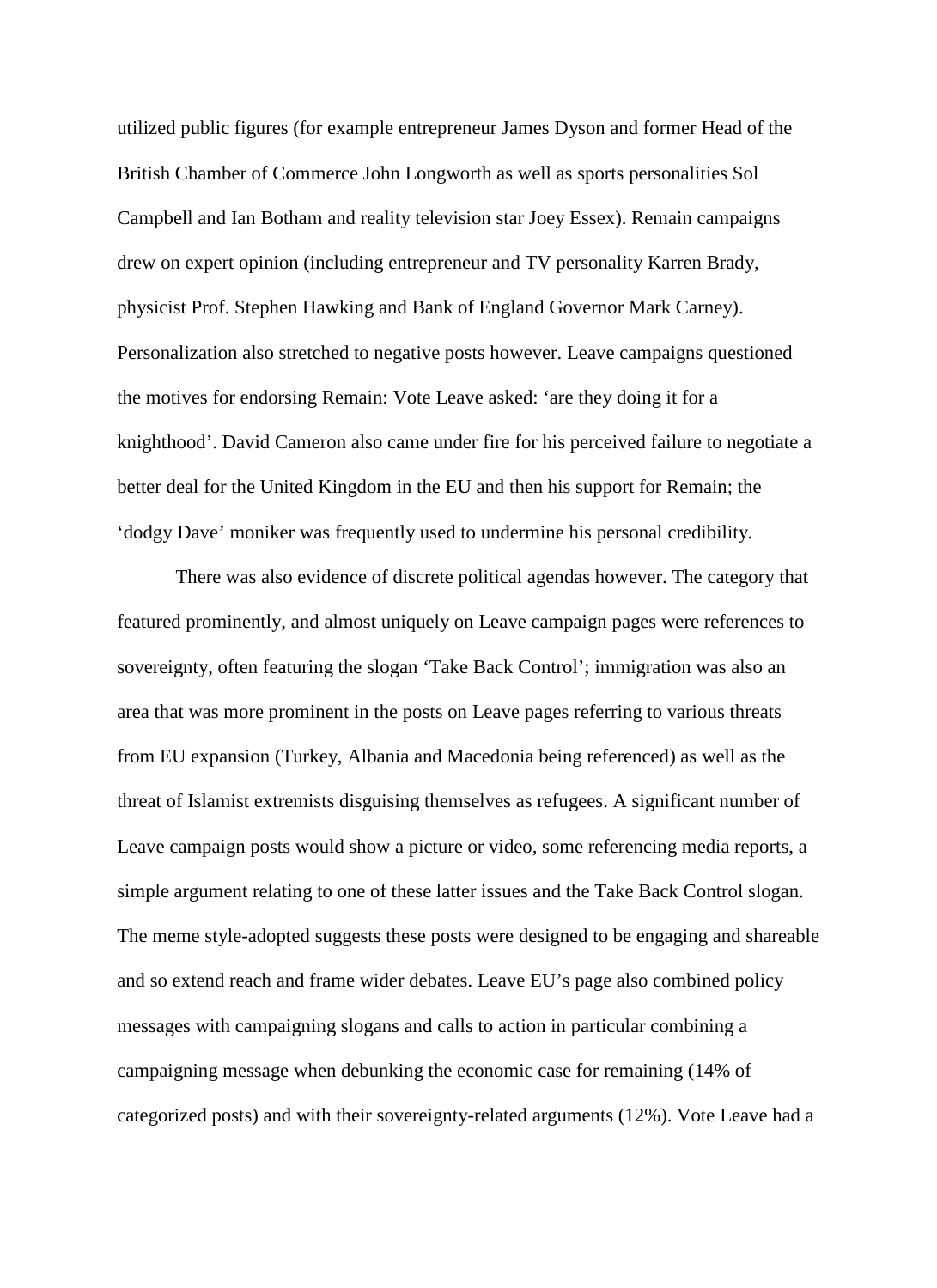similar if more pronounced structure with campaign-focused sovereignty posts at 23% and personality-focused sovereignty posts at 14%. The prominence of personalities as both advocates of the Leave position as well as targets for attacks indicates that this unofficial campaign pursued a more controversial and attacking stance as well as promoting its key spokesperson Nigel Farage.

Stronger In posts largely promoted the economic argument at the heart of the Remain case with 39 per cent of categorized posts being campaign posts about the economy and 16 per cent being personality-focused economic messages mainly including an expert quote. Lets Stay In Europe, while largely inactive, played the role of attack dog producing personality-focused attacks and memes with words categorized as personality and blame related often co-occurring with campaign messages and an economic argument. Many of these posts were direct attacks on Leave arguments, requesting supporters to share if they agreed the Leave case is 'spurious', 'lies' or 'rubbish'. Table 2: The campaign strategies and agendas demonstrated in Facebook posts (No. and as percentage)

|             | LeaveEU   | VoteLeave | StrongerIn | LetsStayInEurope |
|-------------|-----------|-----------|------------|------------------|
|             |           |           |            |                  |
| Campaign    | 575 (64%) | 668 (87%) | 325 (83%)  | 19(66%)          |
| Personality | 364 (41%) | 281 (37%) | 160(41%)   | 15 (52%)         |
| Economy     | 361 (40%) | 150 (20%) | 263 (67%)  | $12(41\%)$       |
| Sovereignty | 290 (32%) | 269 (35%) | 35 (9%)    | $3(10\%)$        |
| Immigration | 150 (17%) | 154 (20%) | 41 (10%)   | 1(3%)            |
| Blame       | 153 (17%) | 56 (7%)   | 42 (11%)   | 6(21%)           |
| Security    | 51 (6%)   | 36(5%)    | 38 (10%)   | 4(14%)           |

Comment patterns are an indication of at least interest in the content of a post. For Leave followers, negativity proved most popular. Posts containing negative language and attributing blame attracted just over 25 per cent more commentators than posts of any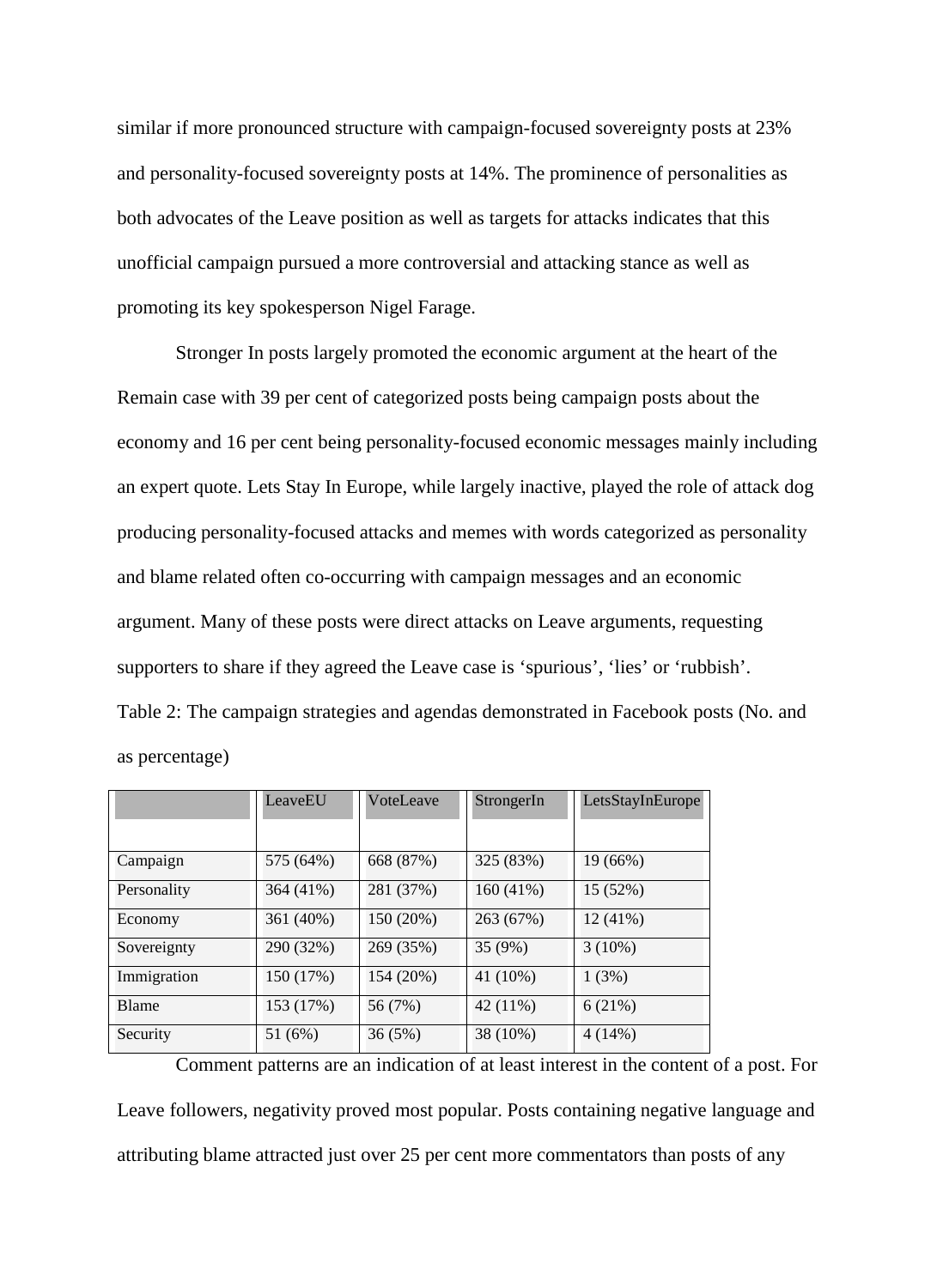other category. Personal attack posts were most popular on the Leave EU page; political attacks focusing on Remain's economic arguments gained most comments from Vote Leave followers. A good example is a hyperlinked news article claiming 'Leaving the EU may trigger WWIII: Cameron says', LeaveEU posted this as 'another spurious claim from Dodgy Dave', subscribers responded with simple negative remarks such as 'lying bastard' and worse. These findings indicate the Leave community adhered to the dynamics of an echo chamber where Leave arguments were celebrated while Remainers were criticized and condemned. The veracity of Remain experts' claims were a particular target for commenters, one of the more polite rebuttals is captured in this response: '(Karren) Brady is a millionaire, given jobs by Tories, what's she know about people not getting hospital beds or houses because of immigrants coming here. Bet she was offered a gong for this'. In contrast, Botham and Essex were celebrated by commenters as being intouch, ordinary and so understanding the concerns and plight of 'normal' people. Pro-Leave entrepreneurs Dyson and Wetherspoon pub chain owner Tim Martin were hailed for not toeing the government line; their non-elitism applauded while experts were denounced as part of the elite.

Policy posts seldom generated many comments among Leave followers, and only if the focus was to attack an opponent. The only exception was when VoteLeave posted policy-related arguments from Nigel Farage, these gained numerous shares as well as messages of agreement. This contrasts with commenting patterns among StrongerIn followers. They were most likely to engage with posts on the topic of sovereignty; sometimes these were expressions of agreement with an attack against the Leave campaign, but at other points, there was a greater degree of pluralist debate. Commenters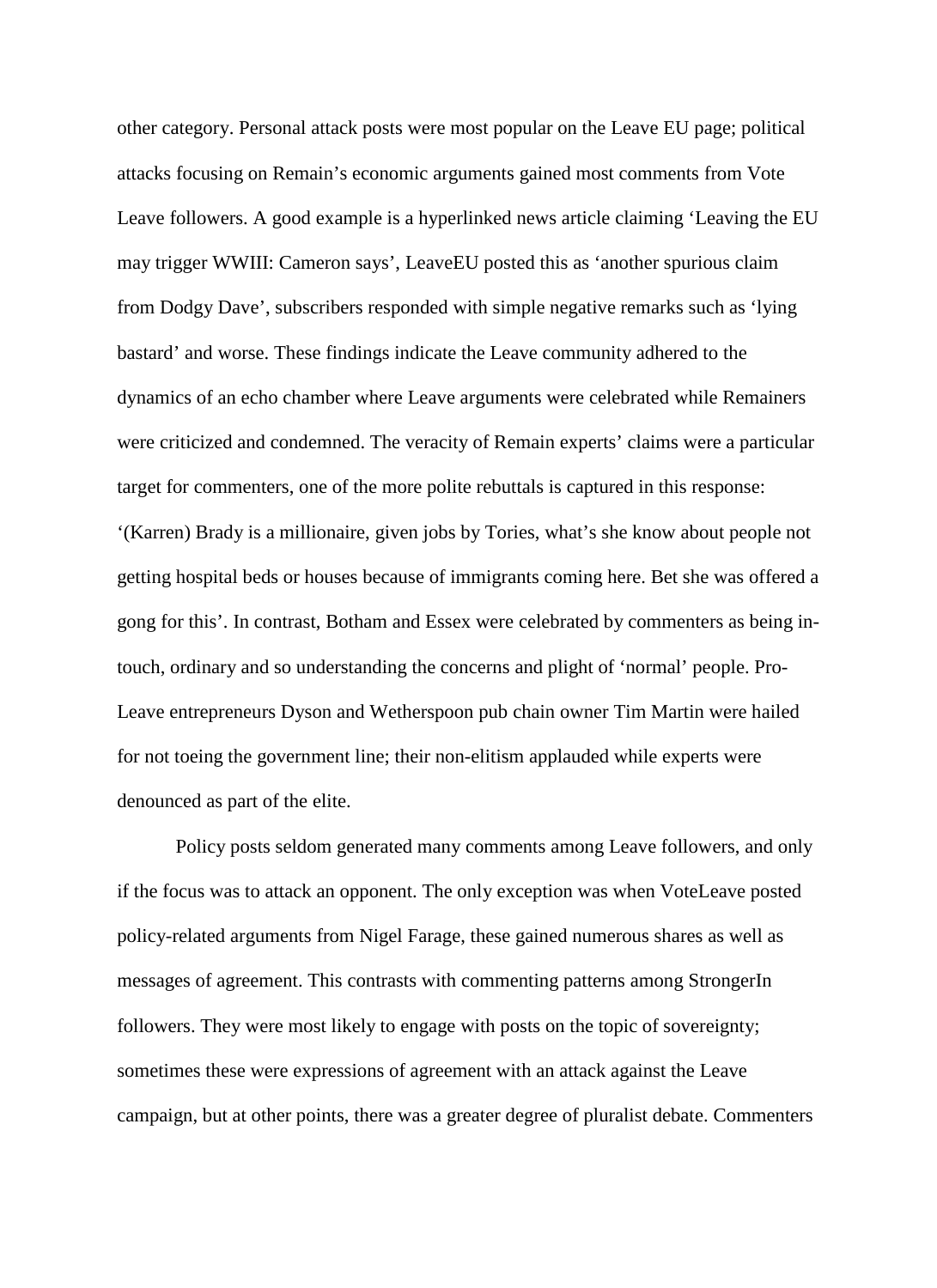at points showed agreement with the Leave campaign's fundamental point; the string of comments following from these posts would conclude on the point that the United Kingdom was better off remaining an EU member, but commenters were prone to demonstrate was a degree of uncertainty regarding the way the EU was structured and the impact the institutions had on the domestic policy of member states. Hence while they were quick to act as cheerleaders when StrongerIn attributed blame to opponents, with Farage and Boris Johnson emerging as particular hate figures, at points some followers appear unequivocal in giving support to the Remain campaign leadership. In particular, there was a dearth of support expressed towards David Cameron and George Osborne, economic arguments combined with campaign or personality attracted some degree of criticism and they were as prone to argue the threats were exaggerated as their opposite numbers in the Leave camp. The plurality of discourse perhaps indicates why the Remain Facebook campaign overall lacked the same dynamic commitment as that enjoyed by the Leave campaign where cheerleading behaviour was the norm.

High levels of discussion, where multiple commenters make multiple comments on posts, reinforce this finding. Whereas posts attributing blame received most commentators, they generated the least discussion, with each commentator simply leaving a single supportive remark. However when the StrongerIn campaign posted on immigration, a rare but still significant occurrence, these generated intense discussion among a small number of commenters. As intense discussion may indicate some element of pluralism, it is useful to look at the text in comment fields. The data show followers were somewhat divided on some of the points relating to open borders, raising concerns about free movement of people across the EU. The fact that the StrongerIn page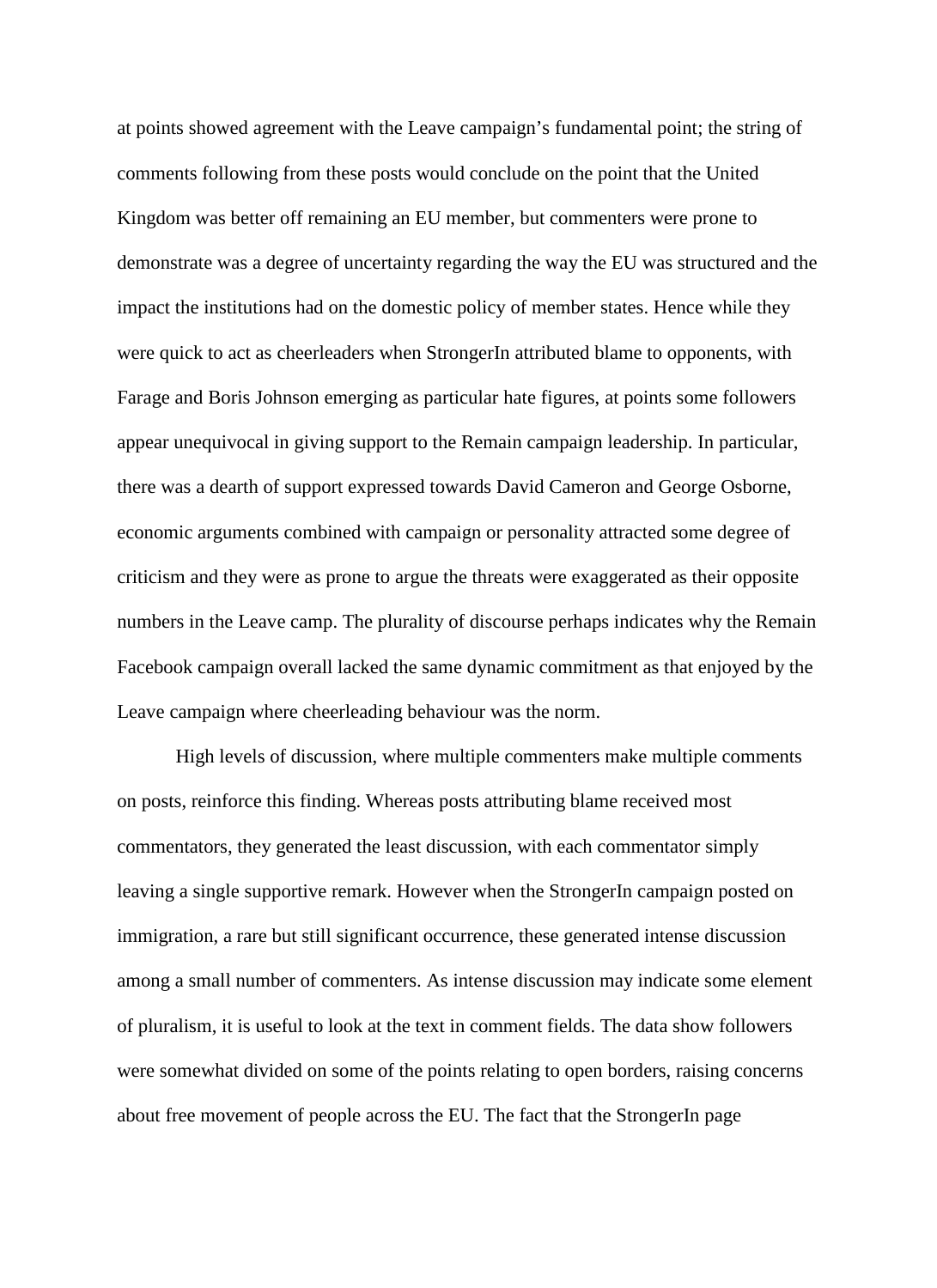generated more intense discussion, almost three times greater  $(\sim 1.6$  against  $\sim 0.5-0.6$ ) than the two Leave campaigns, further suggests higher levels of disagreement on core issues. Similarly, while the majority of commenters were unique to a single page, around 12,000 commented on posts of all three most popular campaign pages (VoteLeave, StrongerIn and LeaveEU), 34,224 (11 per cent of all commenters) comment on posts of both any Leave and Remain campaign page posts. As these people commented most on Leave sites, in particular acting as cheerleaders, it is suggested that they contributed to the divergence of opinion on some issues. Intense discussion and disagreement with the campaign were less evident on Leave pages although some comments did express hostility to the campaign leaders and arguments. To sum, Remain pages owned the most commented and most intensely discussed posts; therefore, they are likely to have seen greater divergence of views, debate and trolling. Leave pages earned a broader spread of comments across all posts, mostly supportive, little debate occurred and the few attacks were simplistic and often personal. Hence, the style of discourse appears to mirror commitment levels with Remain page followers at points demonstrating fairly reserved support.

#### Discussion

The Facebook pages created by the official campaigns and their unofficial subsidiaries for the United Kingdom's EU membership referendum were essentially campaigning pages. The tendency of all four campaigns was to focus on promoting their arguments using simple slogans, as well as personalizing their arguments, employing key campaign figures, experts or celebrities to reinforce claims or as a way of undermining opponents. Policy was secondary and followed the campaign agendas: StrongerIn and LetsStayIn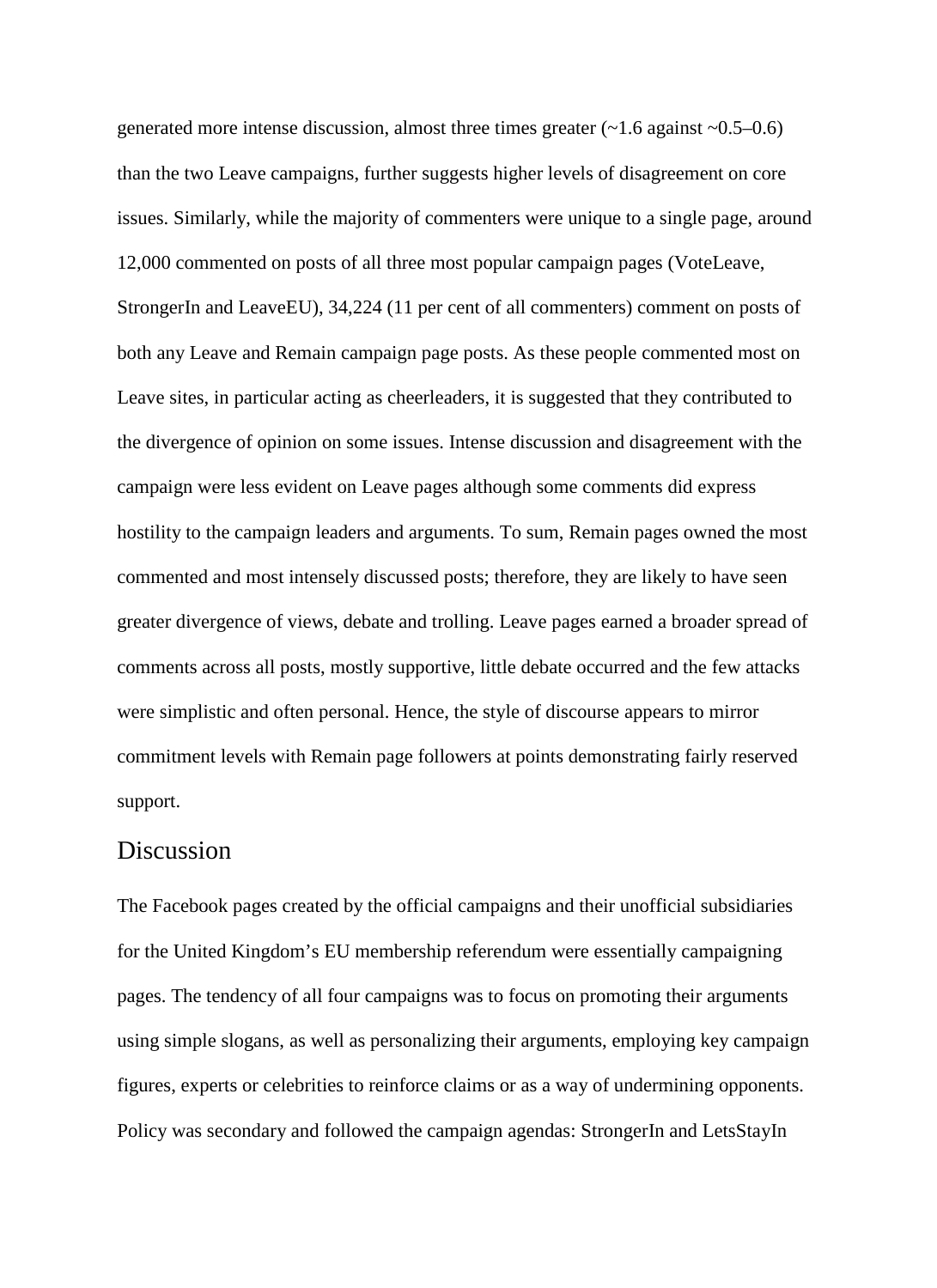focusing on the economy; VoteLeave and LeaveEU on immigration and sovereignty. The first key difference was that Leave campaign pages were created earlier and were more proactive communicators throughout. Leave page subscribers reciprocated, proving equally proactive and highly committed. They more frequently liked and shared page content, contributing to heightened visibility, as well as producing greater numbers of supportive comments across posts so acting as cheerleaders for the campaign.

Cheerleading was a particular feature around the Leave campaign's agenda. The almost universal homogeneity was due to the fact that Leave pages appeared to act as catch-all platforms for EU detractors; they reiterated longstanding Eurosceptic positions prevalent within media (Blumler 2016; Wring 2016), which already had traction among the anti-EU political community. The ideological homogeneity was not mirrored on Remain pages. While page subscribers appeared to enjoy making attacks on key Leave figures, aside from that they displayed a far greater divergence of views. In particular, when policy was the focus of debate, Remain pages attracted some intense discussions as well as more critical or balanced commentary from within their subscriber network.

Three factors may explain this that can provide indications about how reading social media platforms can help to understand social dynamics around controversial issues. Firstly, the voter demographics for the two sides may be mirrored within the Facebook communities. Leave voters tended to have lower engagement levels, lower educational attainment and so would be less critical citizens (Goodwin and Heath 2016b), in contrast the better educated and informed Remain voters would have a more critical perspective and so be able to offer more balanced arguments, debate points as well as recognizing flaws within a campaign. The characteristics of each voter segment may have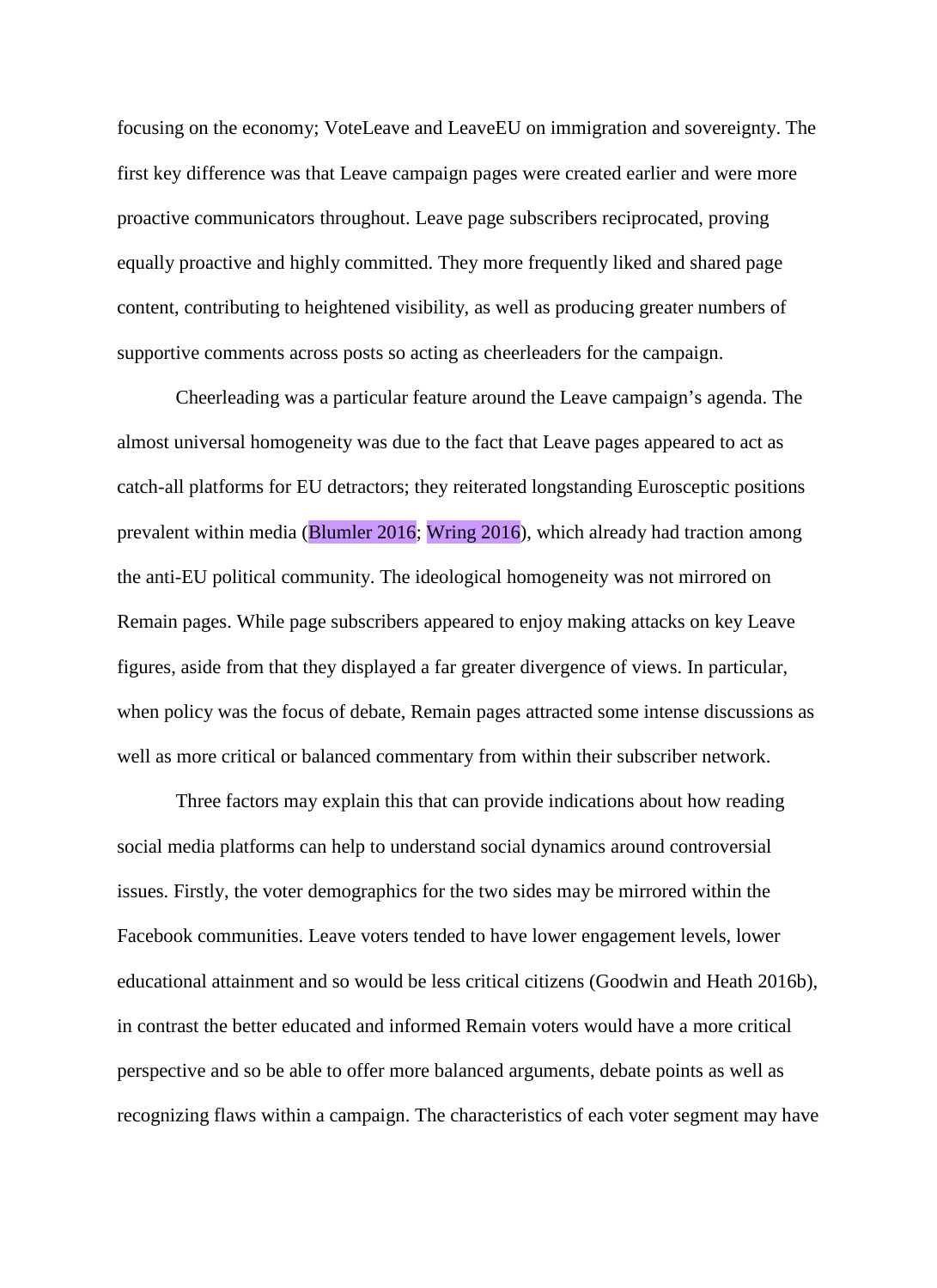been replicated within the Facebook communities and so led one to act as cheerleaders while the others had a greater propensity to debate the issues. The greater criticality of Remain subscribers may have further shaped the dynamics within the page. While the social norm for Leave subscribers was to offer uncritical support, Remain subscribers could have been encouraged to be more critical, of the campaign, the 'project fear' style of messages as well as raising important questions regarding the United Kingdom's membership. While subscribers supported the United Kingdom remaining an EU member, this was often 'on balance'. This mood may have fostered greater criticality. These findings suggest that campaign dynamics are largely exogenous to a social media platform, but that importantly by studying the dynamics of discourse and argumentation on social media academics and campaigners can assess the mood and adjust their understandings of broader social attitudes and their formation and construction.

However, this overlooks campaign dynamics that are purely endogenous to a platform. The Leave page posts tended to be simplistic, campaigning, often attacking but reinforcing a well-established Eurosceptic trope. The Remain campaign offline and online has been shown as having been deficient in making an engaging and persuasive case that countered the core Leave case (Hughes 2016). The campaign, dubbed 'project fear', failed to change attitudes, and the replication of these messages on Facebook may have encouraged a more critical mood to take hold among subscribers. The scale of the supporter communities enjoyed by the three larger campaigns perhaps leads to the conclusion that all three factors are likely to have shaped the vibrancy of engagement and dynamics of commenting within each page. Demographic differences may have led to norms of behaviour emerging which then shaped the behaviour of newly joining or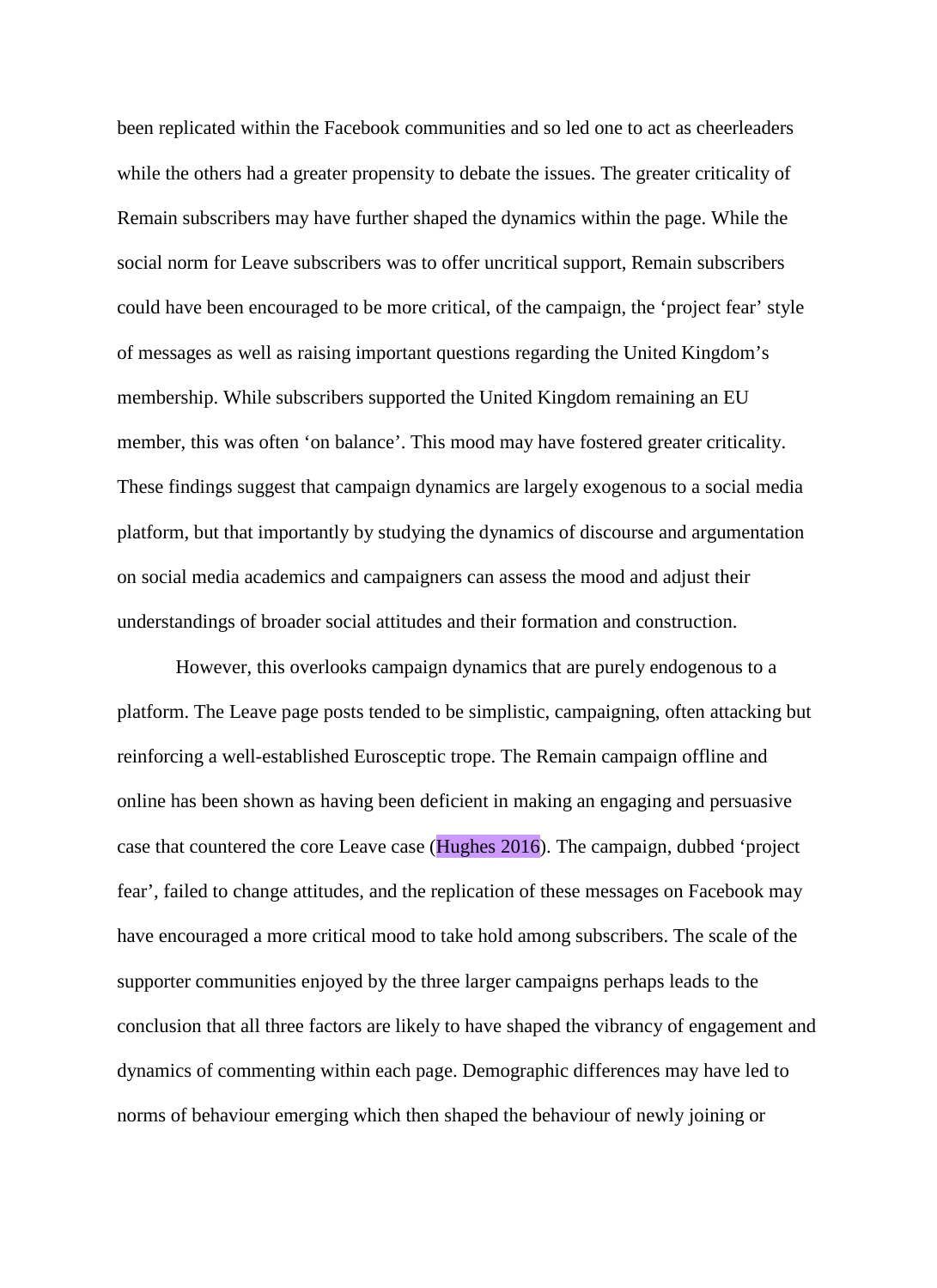engaging subscribers who were encouraged to cheerlead on Leave pages or think more critically about issues if they subscribed to Remain. The campaigns, in turn, engaged supporters to differing degrees and equally encouraged divergent forms of engagement. Given the closeness of the result, it is possible firstly that the Leave campaigns' heightened visibility may have swung some late deciders into that camp. Secondly, the more critical and balanced views of Remain subscribers may have softened the position of some who may have started off with a clear perspective but could have been led to doubt their judgment. Hence, the Facebook communities may allow insights into the broader dynamics of the campaign and replicate conversations that may have occurred in the third places that allow face-to-face interaction. The divergences of opinions found in the Remain communities may also underline a lack of unreserved commitment and so explain the lower energy the campaign enjoyed and why in the end at the last moment more votes were cast for Leave than Remain.

Hence, we might argue that studying the Brexit camps on Facebook offers insights into wider societal dynamics that are perhaps encouraged as well as made visible by social media. Certainly it suggests academics and social analysts can gain insights into the dynamics of attitudes and beliefs that persist within a given group (Anstead and O'Loughlin 2015) at a minimum. However, research that aggregates big data has limitations, even when attempts are made to validate assumptions through hand coding. More innovative research among Facebook users, in particular members of political or campaign-oriented communities, is required to gain an understanding of what factors determine behaviours. The data do however allow us to make assumptions that have face validity based on research into the campaign (Jackson et al. 2016) and internal validity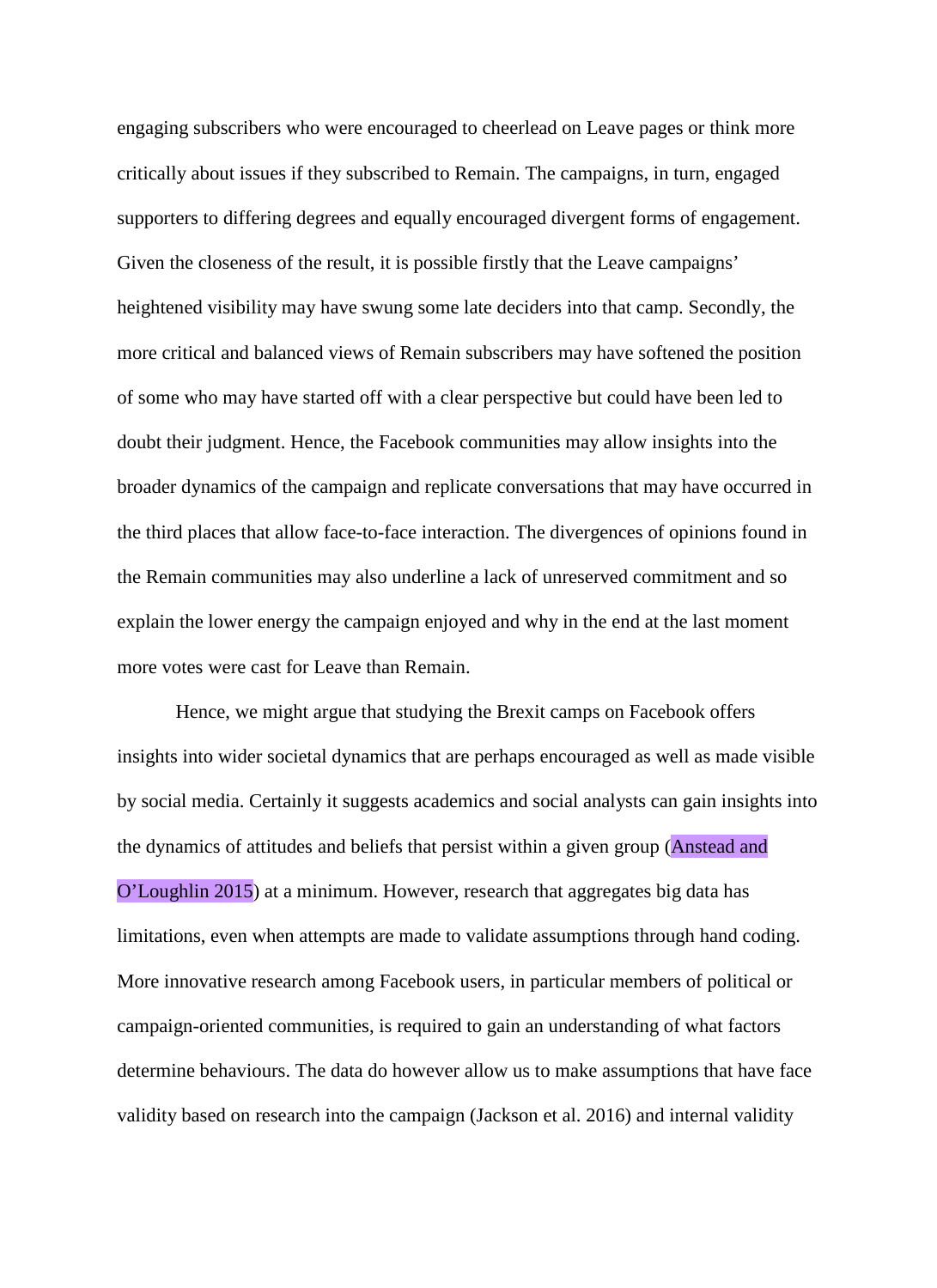due to the qualitative exploration of the discourse. We can see that two camps came together around the campaign, and the camps reflected many of the characteristics of tribal political communities, such as their propensity to mock and attack opponents. But the camps also established different norms of behaviour, one unquestioning, one critical, suggesting that these and many similar Facebook camps actually represent in microcosm the wider political communities from which they are drawn.

### References

- Angus, D., Rintel, S. and Wiles, J. (2013), 'Making sense of big text: a visual-first approach for analysing text data using Leximancer and Discursis', *International Journal of Social Research Methodology*, 16:3, pp. 261–67.
- Anstead, N. and O'Loughlin, B. (2015), 'Social media analysis and public opinion: The 2010 UK general election', *Journal of Computer*‐*Mediated Communication*, 20:2, pp. 204–20.
- Blumler, J. (2016), 'EEC/EU campaigning in long-term perspective', in D. Jackson, E. Thorsen and D. Wring (eds), *EU Referendum Analysis 2016: Media Voters and the Campaign*, Bournemouth: CSJCC, p. 11.
- Bogdanor, V. (2016), 'A new way back for social democracy?: The EU referendum and its lessons for the left', *Juncture*, 23:1, pp. 8–11.

Bonacci, D., Jelinić, A., Jurišić, J. and Alujević-Vesnić, L. (2016), 'Quantifying and comparing web news portals' article salience using the Vox Populi tool', *1st International Conference on Advanced Research Methods and Analytics*. Valencia, Spain, July  $6 - 7$ .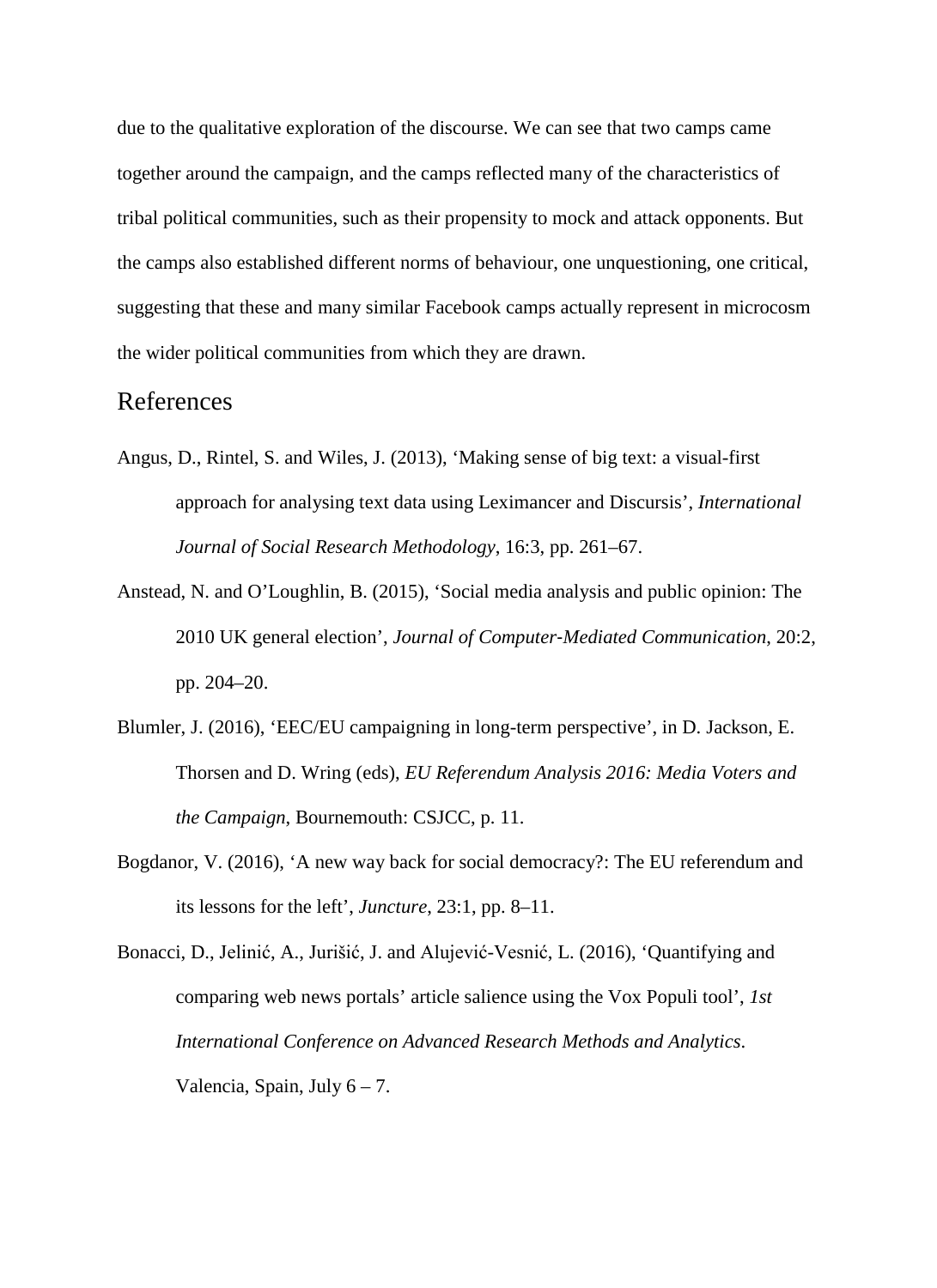- Campbell, V. and Lee, B. (2016), 'Party branding: A case study of online political posters', in D. G. Lilleker and M. Pack (eds), *Political Marketing and the 2015 UK General Election*, London: Palgrave, pp. 49–66.
- Ceron, A., Curini, L., Iacus, S. M. and Porro, G. (2014), 'Every tweet counts? How sentiment analysis of social media can improve our knowledge of citizens' political preferences with an application to Italy and France', *New Media & Society*, 16:2, pp. 340–58.
- Cvijikj, I. P. and Michahelles, F. (2013), 'Online engagement factors on Facebook brand pages', *Social Network Analysis and Mining*, 3:4, pp. 843–61.
- Gibson, R. and Cantijoch, M. (2013), 'Conceptualizing and measuring participation in the age of the Internet: Is online political engagement really different to offline?', *The Journal of Politics*, 75:3, pp. 701–16.
- Goodwin, M. J. and Heath, O. (2016a), 'A tale of two countries: Brexit and the "left behind" thesis', LSE European Politics and Policy (EUROPP) Blog, 27 July, [http://eprints.lse.ac.uk/70364/.](http://eprints.lse.ac.uk/70364/) Accessed 30 July 2017
- (2016b), 'The 2016 referendum, brexit and the left behind: An aggregate-level analysis of the result', *The Political Quarterly*, 87:3, pp. 323–32.
- Graber, D. (2003), 'The media and democracy: Beyond myths and stereotypes', *Annual Review of Political Science*, 6:1, pp. 139–60.
- Graham, T., Jackson, D. and Wright, S. (2015), 'From everyday conversation to political action: Talking austerity in online "third spaces"', *European Journal of Communication*, 30:6, pp. 648–65.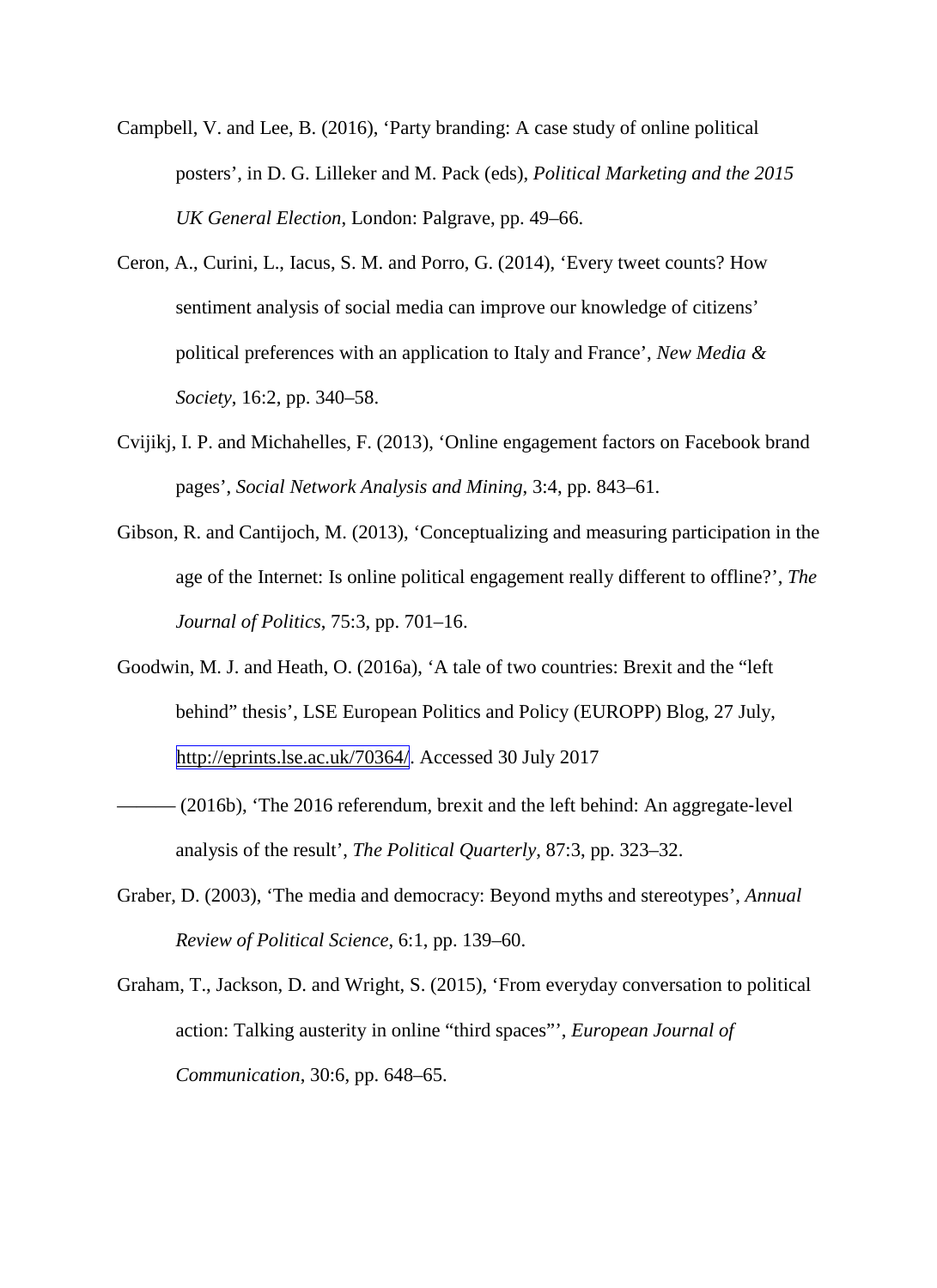- Gunitsky, S. (2015), 'Corrupting the cyber-commons: Social media as a tool of autocratic stability', *Perspectives on Politics*, 13:1, pp. 42–54.
- Hughes, K. (2016), 'Neither tackling lies or making the case: The remain side', in D. Jackson, E. Thorsen and D. Wring (eds), *EU Referendum Analysis 2016: Media Voters and the Campaign*, Bournemouth: CSJCC, p. 65.
- Jackson, D., Scullion, R. and Molesworth, M. (2013), '15 "Ooh, politics. You're brave". Politics in everyday talk', in R. Scullion, R. Gerodimos, D. Jackson and D. G. Lilleker (eds), *The Media, Political Participation and Empowerment*, London: Routledge, pp. 205–19.
- Jackson, D., Thorsen, E. and Wring, D. (2016), *EU Referendum Analysis 2016: Media Voters and the Campaign*, Bournemouth: CSJCC
- Jackson, N. A. and Lilleker, D. G. (2009), 'Building an architecture of participation? Political parties and Web 2.0 in Britain', *Journal of Information Technology & Politics*, 6:3&4, pp. 232–50.
- Jungherr, A. (2015), *Analyzing Political Communication with Digital Trace Data*, Cham: Springer.
- Koc-Michalska, K., Lilleker, D. and Vedel, T. (2016), 'Civic political engagement and social change in the new digital age', *New Media and Society*, 18:9, pp. 1807–16.
- Laver, M., Benoit, K. and Garry, J. (2003), 'Extracting policy positions from political texts using words as data', *American Political Science Review*, 97:2, pp. 311–31.
- Lilleker, D. G. and Jackson, D. (2017), 'The social media campaign: Persuasion and mobilisation', in D. Wring, R. Mortimore and S. Atkinson (eds), *Political*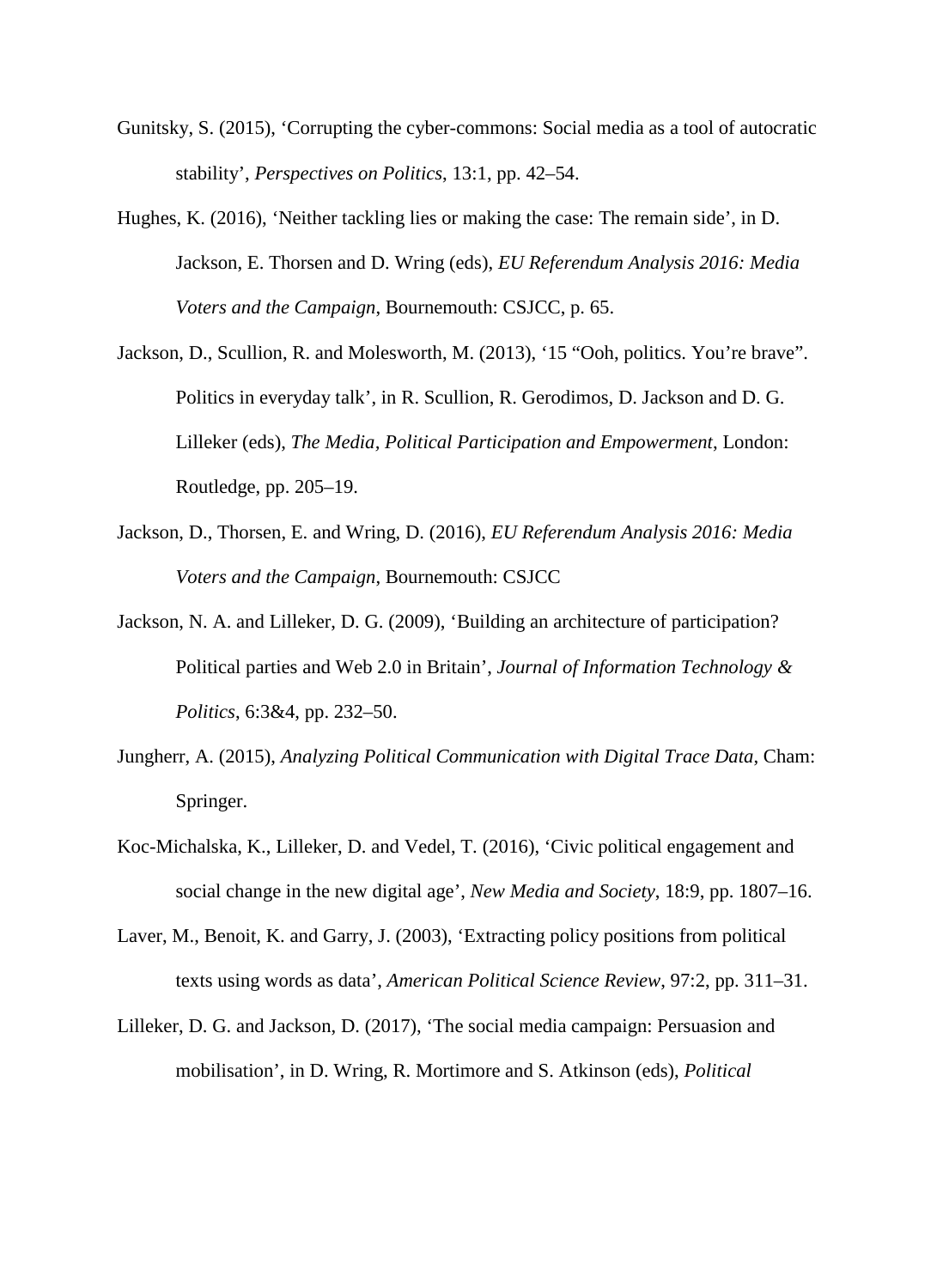*Communication in Britain: Polling, Campaigning and Media in the 2015 General Election*, London: Palgrave, pp. 293–314.

- Lilleker, D. G. and Koc-Michalska, K. (2017), 'What drives political participation? Motivations and mobilization in a digital age', *Political Communication*, 34:1, pp. 21–43.
- Papacharissi, Z. (2002), 'The virtual sphere: The internet as a public sphere', *New Media & Society*, 4:1, pp. 9–27.
- Vraga, E. K., Thorson, K., Kligler-Vilenchik, N., & Gee, E. (2015). How individual sensitivities to disagreement shape youth political expression on Facebook. *Computers in Human Behavior*, *45*, 281-289.
- Warren, M. E., & Gastil, J. (2015). Can deliberative minipublics address the cognitive challenges of democratic citizenship?. *The Journal of Politics*, *77*(2), 562-574.
- Wojcieszak, M. E. and Mutz, D. C. (2009), 'Online groups and political discourse: Do online discussion spaces facilitate exposure to political disagreement?', *Journal of Communication*, 59:1, pp. 40–56.
- Wright, S., Graham, T. and Jackson, D. (2016), 'Third space, social media and everyday political talk', in A. Bruns, G. Enli, E. Skogerbo, A. O. Larsson and C. Christensen (eds), *The Routledge Companion to Social Media and Politics*, New York: Taylor & Francis, pp. 74–88.
- Wring, D. (2016), 'From super-market to Orwellian super-state: The origins and growth of newspaper scepticism', in D. Jackson, E. Thorsen and D. Wring (eds), *EU Referendum Analysis 2016: Media Voters and the Campaign*, Bournemouth: CSJCC, pp. 12–13.